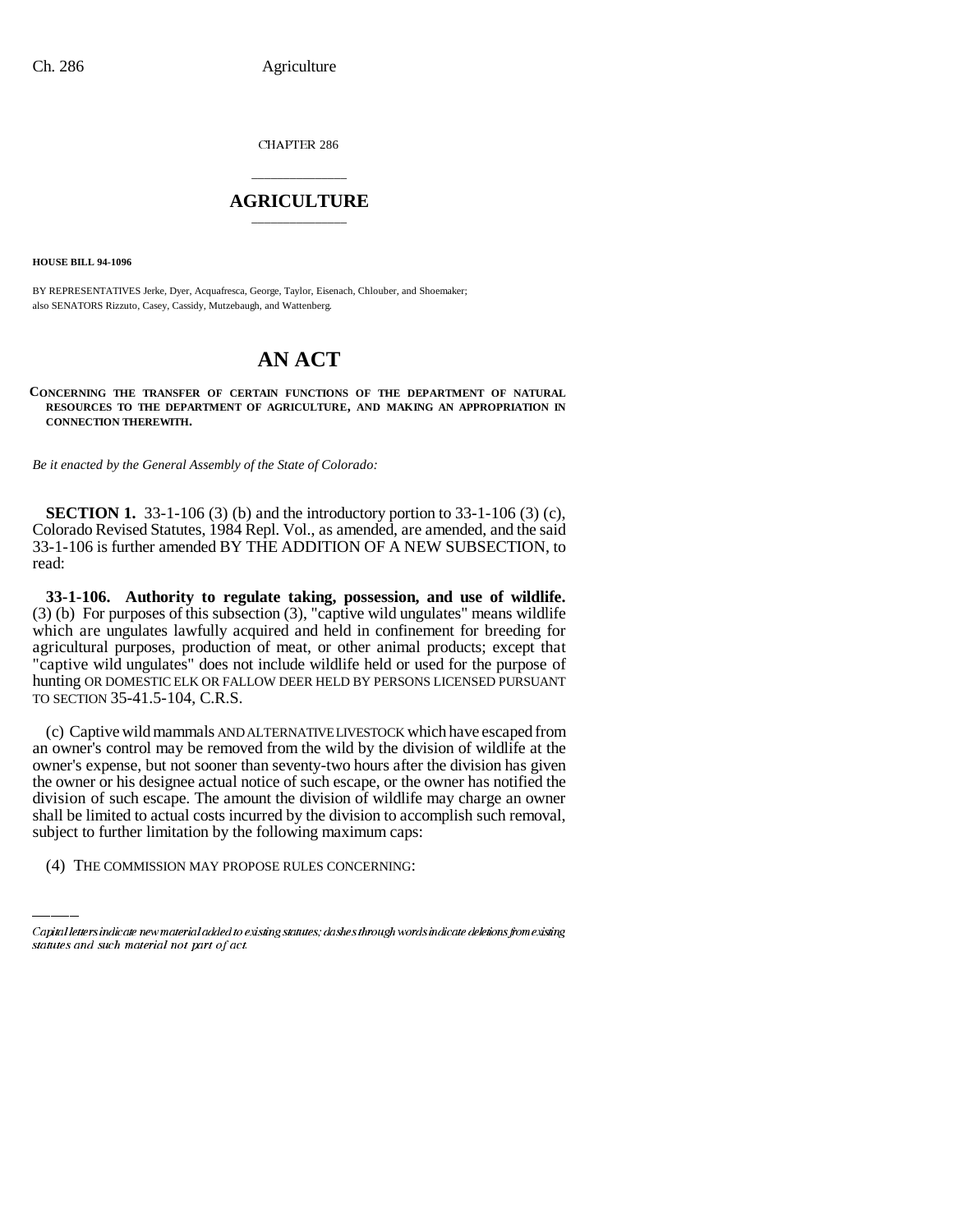(a) (I) HUNTING OF ALTERNATIVE LIVESTOCK AS DEFINED IN SECTION 35-41.5-102 (1), C.R.S.;

(II) MAINTAINING THE PURITY OF THE NATIVE SPECIES OF ELK IN THE ELK HERDS OF COLORADO BY PREVENTING THE INTRODUCTION OF RED DEER OR HYBRID NONNATIVE SPECIES, WHETHER BY THE IMPORTATION OF UNTESTED LIVE ANIMALS, GAMETES, EGGS, SPERM, OR OTHER GENETIC MATERIAL, INTO COLORADO. FOR PURPOSES OF THIS SUBPARAGRAPH (II), "NATIVE SPECIES OF ELK" INCLUDES THOSE SUBSPECIES NATIVE TO NORTH AMERICA INCLUDING CERVUS ELAPHUS ROOSEVELTI, CERVUS ELAPHUS NANNODES, CERVUS ELAPHUS NELSONI, CERVUS ELAPHUS MANITOBENSIS, CERVUS ELAPHUS CANADENSIS, AND CERVUS ELAPHUS MERRIAVI;

(III) REQUIREMENTS THAT OWNERS OF ALTERNATIVE LIVESTOCK HAVE SAMPLES TAKEN FOR THE PURPOSE OF IDENTIFYING INDIVIDUAL ANIMALS;

(IV) PERIMETER FENCES FOR ALTERNATIVE LIVESTOCK FARMS, LICENSED PURSUANT TO ARTICLE 41.5 OF TITLE 35, C.R.S., TO PREVENT INGRESS OF BIG GAME WILDLIFE AND EGRESS OF ALTERNATIVE LIVESTOCK.

(b) THE AGRICULTURE COMMISSION SHALL REVIEW ANY RULES PROPOSED BY THE COMMISSION AND MAY MAKE RECOMMENDATIONS TO THE COMMISSION CONCERNING SUCH RULES. THE AGRICULTURE COMMISSION SHALL APPROVE ALL RULES PROMULGATED PURSUANT TO THIS SECTION PRIOR TO ADOPTION BY THE COMMISSION.

(c) FOR PURPOSES OF CARRYING OUT THE RULES PROMULGATED PURSUANT TO THIS SECTION, AT ANY REASONABLE TIME DURING REGULAR BUSINESS HOURS, THE DIRECTOR OR THE DIRECTOR'S DESIGNEE SHALL HAVE FREE AND UNIMPEDED ACCESS UPON CONSENT OR UPON OBTAINING AN ADMINISTRATIVE SEARCH WARRANT TO:

(I) ALL BUILDINGS, YARDS, PENS, PASTURES, AND OTHER AREAS IN WHICH ANY ALTERNATIVE LIVESTOCK IS KEPT, HANDLED, OR TRANSPORTED; AND

(II) ALL RECORDS REQUIRED TO BE KEPT AND TO MAKE COPIES OF SUCH RECORDS.

**SECTION 2.** Article 1 of title 33, Colorado Revised Statutes, 1984 Repl. Vol., as amended, is amended BY THE ADDITION OF A NEW SECTION to read:

**33-1-121. Captive wildlife and alternative livestock board - created - duties.** (1) THERE IS HEREBY CREATED AND ESTABLISHED IN THE DIVISION THE CAPTIVE WILDLIFE AND ALTERNATIVE LIVESTOCK BOARD, WHICH SHALL ACT JOINTLY WITH THE DEPARTMENT OF AGRICULTURE AND SHALL CONSIST OF SIX MEMBERS, EACH OF WHOM SHALL BE APPOINTED NO LATER THAN SIXTY DAYS AFTER JUNE 7, 1994. THE MEMBERS OF THE BOARD SHALL BE APPOINTED AS FOLLOWS:

(a) TWO MEMBERS WHO ARE NOT OWNERS OF CAPTIVE WILDLIFE OR ALTERNATIVE LIVESTOCK AND WHO MAY BE EMPLOYEES OF THE DEPARTMENT OF AGRICULTURE, APPOINTED BY THE COMMISSIONER OF AGRICULTURE;

(b) TWO MEMBERS WHO ARE NOT OWNERS OF CAPTIVE WILDLIFE OR ALTERNATIVE LIVESTOCK AND WHO MAY BE EMPLOYEES OF THE DIVISION, APPOINTED BY THE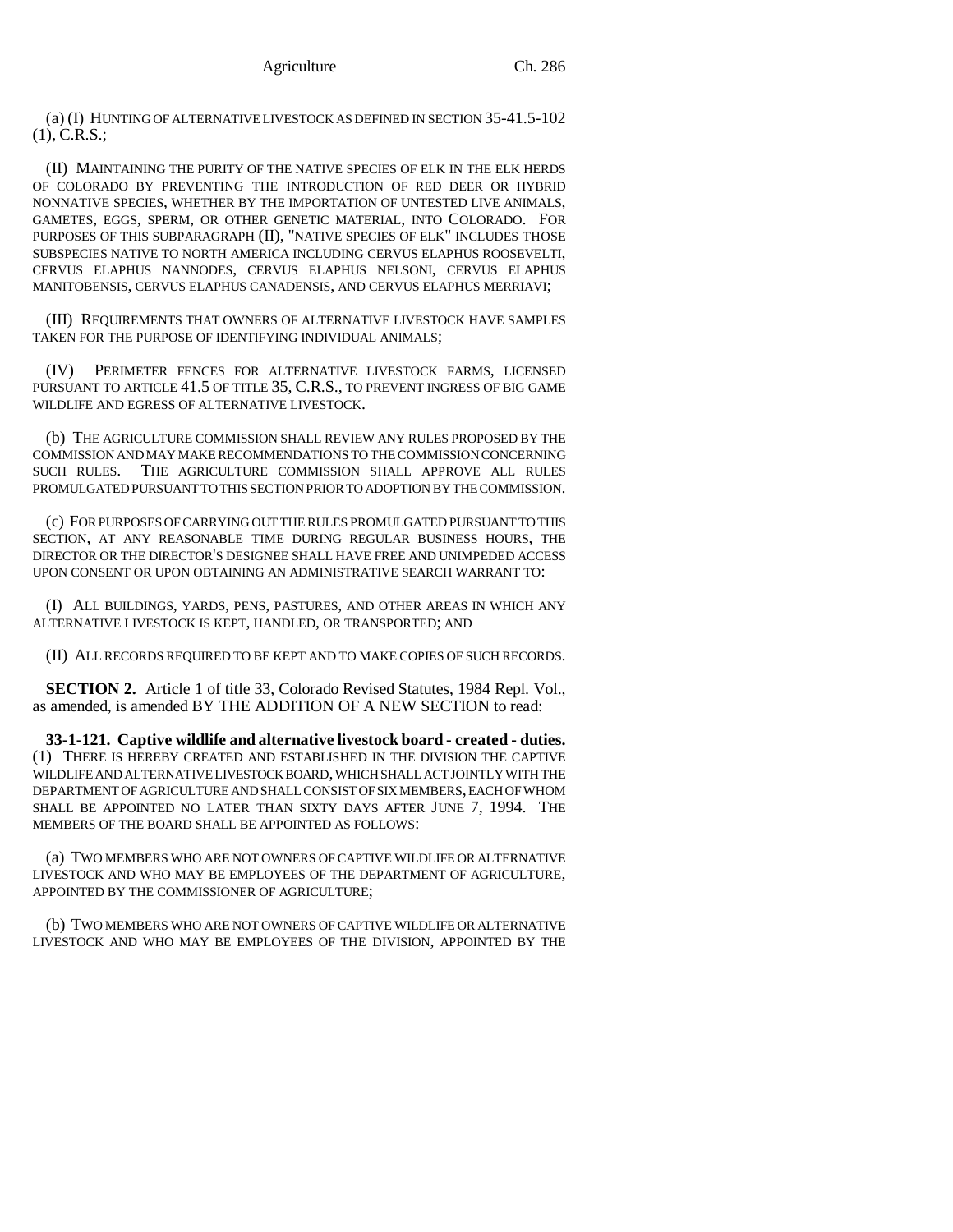### DIRECTOR;

(c) TWO MEMBERS WHO ARE OWNERS OF ALTERNATIVE LIVESTOCK; ONE OF WHOM SHALL BE APPOINTED BY THE COMMISSIONER OF AGRICULTURE AND ONE OF WHOM SHALL BE APPOINTED BY THE DIVISION DIRECTOR, FROM A LIST OF FOUR NAMES SUBMITTED BY PERSONS HOLDING ACTIVE LICENSES.

(2) (a) THE TERM OF OFFICE OF THE MEMBERS OF THE CAPTIVE WILDLIFE AND ALTERNATIVE LIVESTOCK BOARD SHALL BE THREE YEARS; BUT OF THE MEMBERS FIRST APPOINTED TO THE BOARD, TWO MEMBERS SHALL BE APPOINTED FOR ONE-YEAR TERMS, TWO MEMBERS SHALL BE APPOINTED FOR TWO-YEAR TERMS, AND THE REMAINING TWO MEMBERS SHALL BE APPOINTED FOR THREE-YEAR TERMS. THE ASSIGNMENT OF SUCH INITIAL TERMS SHALL BE MADE BY THE DIRECTOR. EACH MEMBER SHALL SERVE UNTIL A SUCCESSOR HAS BEEN APPOINTED AND DEEMED QUALIFIED. ANY CURRENT MEMBER SHALL BE ELIGIBLE FOR REAPPOINTMENT. THE APPOINTING ENTITY SHALL FILL A VACANCY BY APPOINTMENT FOR THE REMAINDER OF AN UNEXPIRED TERM. THE COMMISSIONER OF AGRICULTURE AND THE DIRECTOR OF THE DIVISION SHALL BE EX OFFICIO NONVOTING MEMBERS OF THE BOARD. BOARD MEMBERS SHALL SERVE WITHOUT COMPENSATION. THE BOARD SHALL MEET AT LEAST QUARTERLY AND ADDITIONALLY AS NECESSARY.

(b) THE CAPTIVE WILDLIFE AND ALTERNATIVE LIVESTOCK BOARD SHALL ANNUALLY ELECT A CHAIRMAN AND VICE-CHAIRMAN, EACH OF WHOM SHALL SERVE AT THE PLEASURE OF THE BOARD.

(c) A MAJORITY OF THE CAPTIVE WILDLIFE AND ALTERNATIVE LIVESTOCK BOARD SHALL CONSTITUTE A QUORUM, AND, IF A QUORUM IS PRESENT, IN PERSON OR BY TELEPHONE, THE BOARD MAY ACT UPON A VOTE OF A MAJORITY OF THOSE PRESENT.

(d) THE CAPTIVE WILDLIFE AND ALTERNATIVE LIVESTOCK BOARD SHALL CONSTITUTE A "PUBLIC ENTITY" AND EACH MEMBER AND EMPLOYEE OF THE BOARD SHALL CONSTITUTE A "PUBLIC EMPLOYEE" WITHIN THE MEANING OF THE "COLORADO GOVERNMENTAL IMMUNITY ACT", ARTICLE 10 OF TITLE 24, C.R.S.

(e) THE CAPTIVE WILDLIFE AND ALTERNATIVE LIVESTOCK BOARD SHALL EXERCISE ITS POWERS AND PERFORM ITS DUTIES AND FUNCTIONS SPECIFIED IN THIS ARTICLE UNDER THE DEPARTMENT OF NATURAL RESOURCES AND THE EXECUTIVE DIRECTOR THEREOF AS IF THE SAME WERE TRANSFERRED TO THE DEPARTMENT BY A **TYPE 2** TRANSFER, AS SUCH TRANSFER IS DEFINED IN THE "ADMINISTRATIVE ORGANIZATION ACT OF 1968", ARTICLE 1 OF TITLE 24, C.R.S.

(3) (a) THE CAPTIVE WILDLIFE AND ALTERNATIVE LIVESTOCK BOARD SHALL REVIEW OR INITIATE AND CONSIDER, PRIOR TO PRESENTATION TO THE COMMISSION FOR ADOPTION, EVERY RULE OR POLICY THAT IS TO REGULATE OR CONTROL, OR OTHERWISE RELATES TO, CAPTIVE WILDLIFE OR ALTERNATIVE LIVESTOCK, THE SPREAD OF DISEASE WITHIN PRIVATELY OWNED WILDLIFE OR ALTERNATIVE LIVESTOCK FACILITIES, THE IMPORTATION INTO THE STATE, OR THE DISTRIBUTION OF ANY WILDLIFE OR ALTERNATIVE LIVESTOCK SPECIES.

(b) AFTER CONSIDERING ANY PROPOSED RULE, THE CAPTIVE WILDLIFE AND ALTERNATIVE LIVESTOCK BOARD SHALL VOTE TO APPROVE OR DISAPPROVE THE RULE.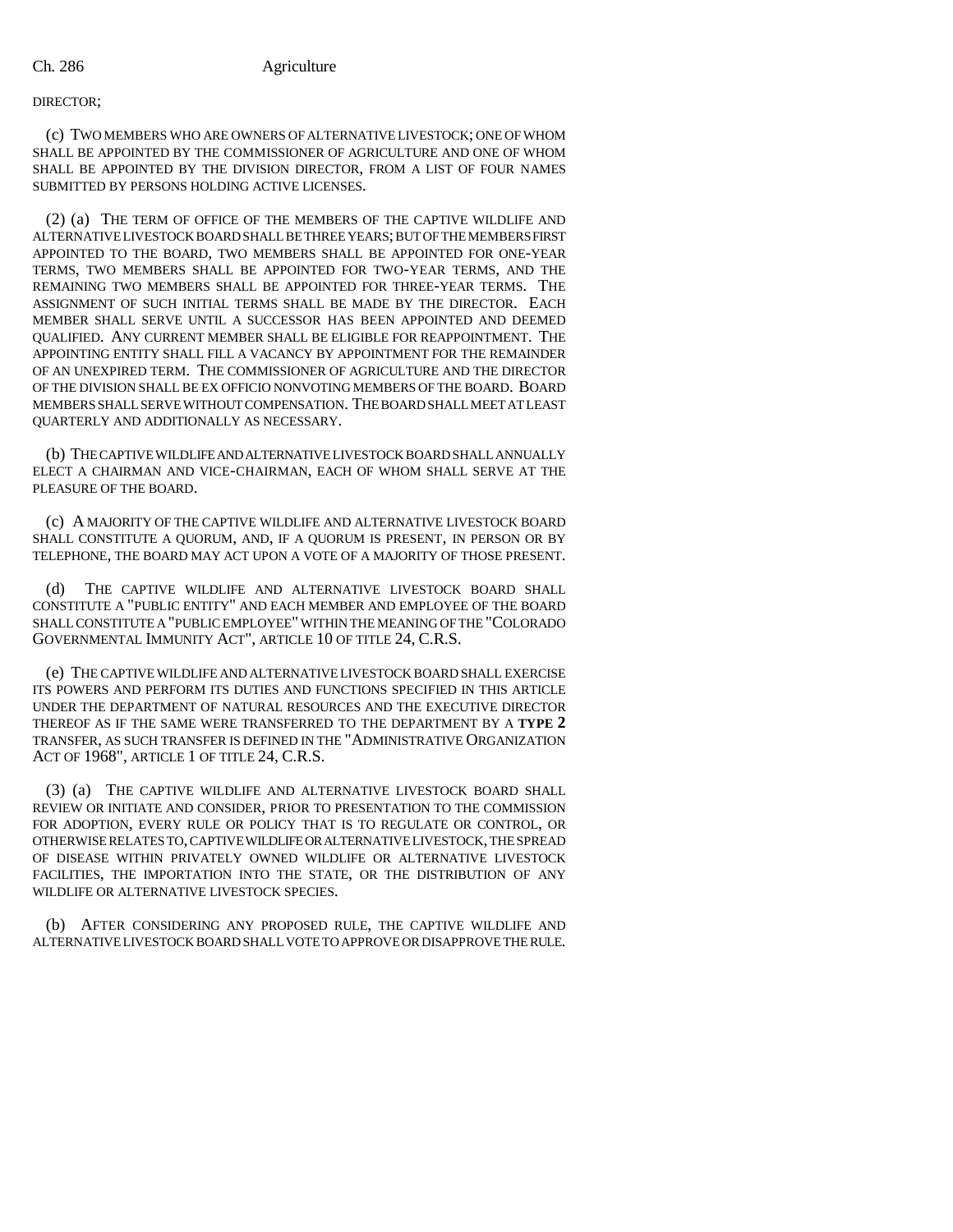(c) THE PROPOSED RULES APPROVED BY THE CAPTIVE WILDLIFE AND ALTERNATIVE LIVESTOCK BOARD SHALL BE SENT TO THE COMMISSION WITH THE RECOMMENDATION TO ADOPT. THE COMMISSION SHALL, THROUGH ITS NORMAL REGULATORY REVIEW PROCEDURE, TIMELY REVIEW THE RULE AND ACT EITHER TO ADOPT OR TO DECLINE TO ADOPT THE RULE. IN THE EVENT THE COMMISSION DECLINES TO ADOPT THE RULE, IT SHALL CONVEY ITS DECISION TO THE BOARD, ALONG WITH AN EXPLANATION OF THE REASON FOR ITS DECISION.

(d) THE PROPOSED RULES DISAPPROVED BY THE CAPTIVE WILDLIFE AND ALTERNATIVE LIVESTOCK BOARD SHALL NOT BE FORWARDED TO THE COMMISSION UNLESS THE DIRECTOR DETERMINES THAT A SITUATION OR CONDITION EXISTS THAT THREATENS TO HAVE A SERIOUS IMPACT ON EXISTING TERRESTRIAL WILDLIFE POPULATIONS AND THAT THE PROPOSED REGULATION SHOULD BE CONSIDERED BY THE COMMISSION IN SPITE OF THE RECOMMENDATION OF THE BOARD. THE DIRECTOR SHALL THEN FORWARD THE RULE TO THE COMMISSION ALONG WITH A RECOMMENDATION OF DISAPPROVAL FROM THE BOARD.

(4) NOTHING IN THIS SECTION SHALL BE CONSTRUED TO DIMINISH OR SUPERSEDE THE AUTHORITY OF THE COMMISSION TO REGULATE OR MANAGE WILD POPULATIONS OF TERRESTRIAL ORGANISMS IN THE STATE.

(5) (a) THE CAPTIVE WILDLIFE AND ALTERNATIVE LIVESTOCK BOARD SHALL REVIEW ANY ORDERS FOR THE DESTRUCTION OF CAPTIVE WILDLIFE, ALTERNATIVE LIVESTOCK, OR QUARANTINES OF CAPTIVE WILDLIFE FACILITIES THAT LAST BEYOND THIRTY DAYS; EXCEPT THAT DESTRUCTION ORDERS MAY BE APPROVED BY THE STATE VETERINARIAN OR THE DIRECTOR UPON A DETERMINATION THAT A SITUATION EXISTS THAT THREATENS IMMINENT DANGER TO EXISTING WILDLIFE, LIVESTOCK POPULATIONS, OR HUMAN HEALTH AND SAFETY, AND THAT NO MORE REASONABLE MEANS EXIST TO CONTROL THE CONDITION.

(b) DESTRUCTION OF CAPTIVE WILDLIFE OR ALTERNATIVE LIVESTOCK OR QUARANTINES OF CAPTIVE WILDLIFE FACILITIES SHALL BE DONE IN ACCORDANCE WITH APPLICABLE REGULATIONS OF THE DIVISION OR THE STATE VETERINARIAN'S OFFICE.

(c) THE BOARD SHALL PERIODICALLY REVIEW REGULATIONS OF THE DIVISION AND DEPARTMENT OF AGRICULTURE RELATING TO DESTRUCTION OF CAPTIVE WILDLIFE OR ALTERNATIVE LIVESTOCK OR QUARANTINES OF CAPTIVE WILDLIFE FACILITIES AND SHALL RECOMMEND APPROPRIATE CHANGES TO THE WILDLIFE COMMISSION OR THE AGRICULTURE COMMISSION.

(6) THIS SECTION IS REPEALED, EFFECTIVE JULY 1, 1999.

**SECTION 3.** 35-1-102 (6), Colorado Revised Statutes, 1984 Repl. Vol., is amended, and the said 35-1-102 is further amended BY THE ADDITION OF A NEW SUBSECTION, to read:

**35-1-102. Definitions.** As used in this article, unless the context otherwise requires:

(1.5) (a) "CAPTIVE WILDLIFE AND ALTERNATIVE LIVESTOCK BOARD" MEANS THE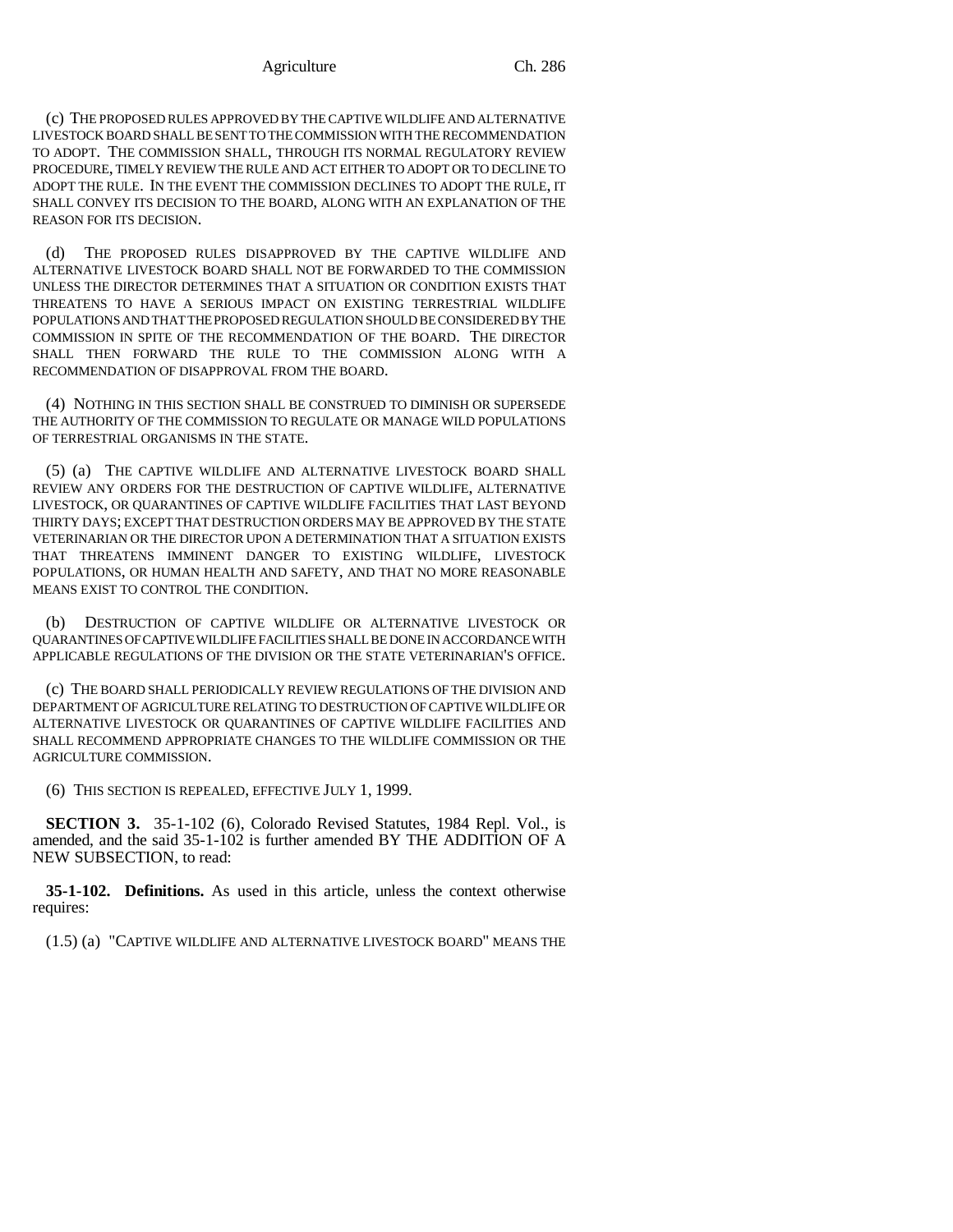BOARD CREATED IN SECTION 33-1-121, C.R.S.

(b) THIS SUBSECTION (1.5) IS REPEALED, EFFECTIVE JULY 1, 1999.

"Livestock" means cattle, sheep, goats, swine, mules, poultry, horses, ALTERNATIVE LIVESTOCK, AS DEFINED IN SECTION 35-41.5-102 (1), and such domesticated animals as fox, mink, marten, chinchilla, beaver, and rabbits, and all other animals raised or kept for profit.

**SECTION 4.** 35-1-106 (1), Colorado Revised Statutes, 1984 Repl. Vol., is amended BY THE ADDITION OF A NEW PARAGRAPH to read:

**35-1-106. Powers and duties of commission.** (1) In addition to all other powers and duties conferred upon the commission by the provisions of this article, the commission has the following specific powers and duties:

(o) TO PROMULGATE RULES REQUIRING THE OWNERS OF ALTERNATIVE LIVESTOCK, AS DEFINED IN SECTION 35-41.5-102 (1), TO OBTAIN CERTIFICATION SHOWING THAT THE ALTERNATIVE LIVESTOCK HERD MEETS THE REQUIREMENTS OF A TUBERCULOSIS SURVEILLANCE PLAN APPROVED BY THE STATE VETERINARIAN AND MEETS REGULATIONS PERTAINING TO THE CONTROL OF INFECTIOUS DISEASES AND PARASITES AS DETERMINED BY THE DEPARTMENT.

**SECTION 5.** 35-1-106, Colorado Revised Statutes, 1984 Repl. Vol., is amended BY THE ADDITION OF A NEW SUBSECTION to read:

**35-1-106. Powers and duties of commission.** (2) THE WILDLIFE COMMISSION SHALL REVIEW THE RULES CONCERNING ALTERNATIVE LIVESTOCK PROPOSED BY THE COMMISSION PURSUANT TO PARAGRAPH (o) OF SUBSECTION (1) OF THIS SECTION AND SHALL MAKE RECOMMENDATIONS TO THE COMMISSION CONCERNING SUCH RULES. THE COMMISSION SHALL NOT ADOPT OR IMPLEMENT RULES CONCERNING ALTERNATIVE LIVESTOCK THAT IMPACT NATIVE BIG GAME WILDLIFE WITHOUT THE PRIOR APPROVAL OF THE WILDLIFE COMMISSION. IN ADDITION, THE WILDLIFE COMMISSION MAY PROPOSE RULES TO THE COMMISSION DESIGNED TO PROTECT NATIVE BIG GAME WILDLIFE.

**SECTION 6.** Title 35, Colorado Revised Statutes, 1984 Repl. Vol., as amended, is amended BY THE ADDITION OF A NEW ARTICLE to read:

### **ARTICLE 41.5 Alternative Livestock Act**

**35-41.5-101. Short title.** THIS ARTICLE SHALL BE KNOWN AND MAY BE CITED AS THE "ALTERNATIVE LIVESTOCK ACT".

**35-41.5-102. Definitions.** AS USED IN THIS ARTICLE, UNLESS THE CONTEXT OTHERWISE REQUIRES:

(1) "ALTERNATIVE LIVESTOCK" MEANS ANY DOMESTICATED ELK OR FALLOW DEER AS SUCH ARE CLASSIFIED AS ALTERNATIVE LIVESTOCK PURSUANT TO THIS ARTICLE. ALTERNATIVE LIVESTOCK SHALL NOT BE CONSIDERED WILDLIFE FOR PURPOSES OF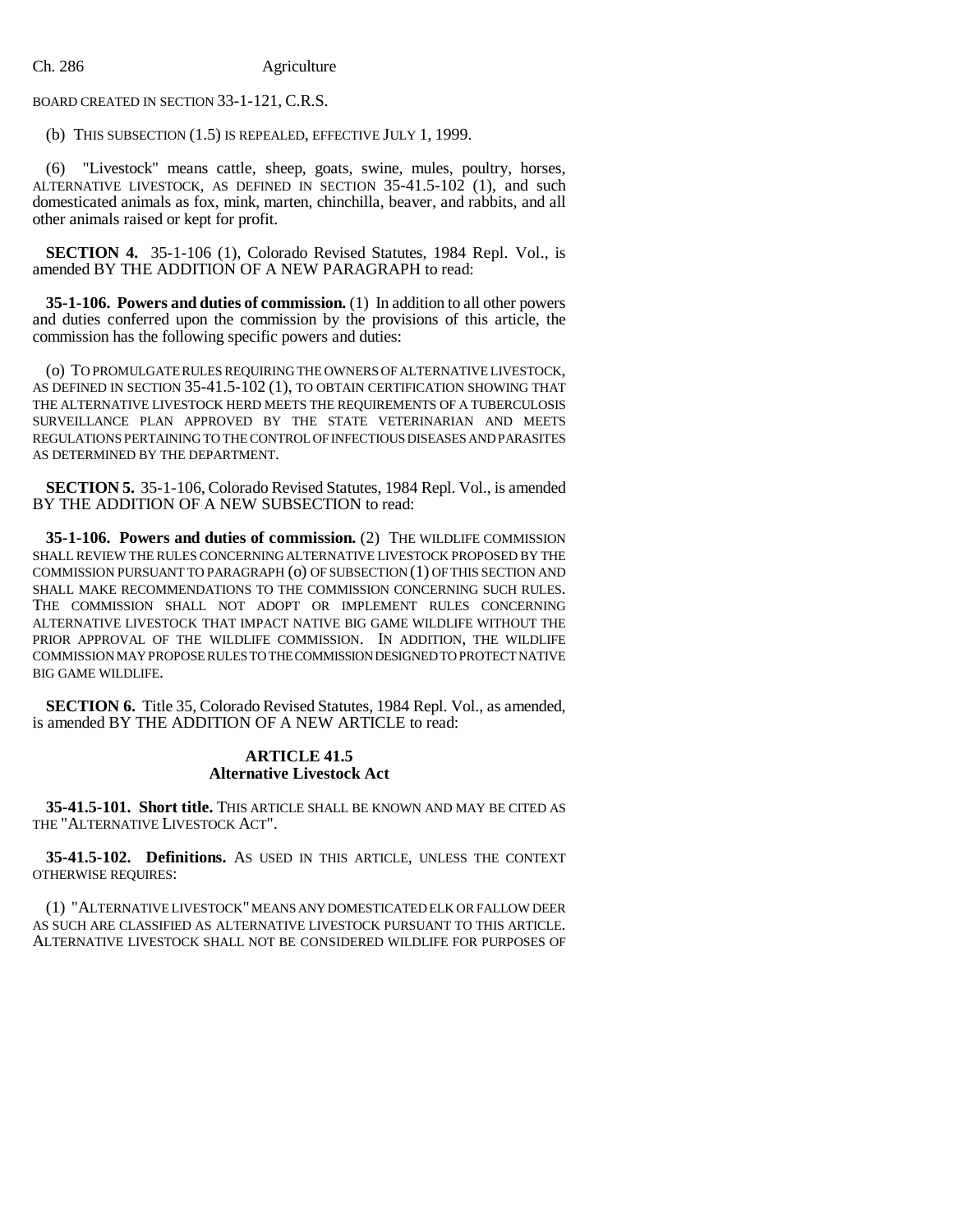THIS ARTICLE.

(2) "BOARD" MEANS THE STATE BOARD OF STOCK INSPECTION COMMISSIONERS CREATED IN SECTION 35-41-101.

(3) "COMMISSION" MEANS THE STATE AGRICULTURAL COMMISSION CREATED IN SECTION 35-1-105.

(4) "COMMISSIONER" MEANS THE COMMISSIONER OF AGRICULTURE OR THE COMMISSIONER'S DESIGNEE.

(5) "DEPARTMENT" MEANS THE DEPARTMENT OF AGRICULTURE.

(6) "ESCAPED ALTERNATIVE LIVESTOCK" MEANS AN ANIMAL NOT WITHIN THE CONTROL OR UNDER THE DIRECTION OF A LICENSEE OR A LICENSEE'S DESIGNEE.

(7) "LICENSE" MEANS AN ALTERNATIVE LIVESTOCK FARM LICENSE.

(8) "LICENSEE" MEANS A PERSON, COMPANY, CORPORATION, LIMITED LIABILITY COMPANY, OR PARTNERSHIP.

**35-41.5-103. Scope of article.** (1) THE FOLLOWING ARE SUBJECT TO THE PROVISIONS OF THIS ARTICLE AND TO ANY RULES ADOPTED PURSUANT THERETO:

(a) ANY ANIMAL CLASSIFIED AS AN ALTERNATIVE LIVESTOCK PURSUANT TO THIS ARTICLE; AND

(b) ANY PERSON SELLING, TRADING, GIVING, BARTERING, OR OTHERWISE TRANSFERRING ANY ALTERNATIVE LIVESTOCK IN THIS STATE, UNLESS SPECIFICALLY EXEMPTED ELSEWHERE IN THIS ARTICLE.

(2) THE PROVISIONS OF THIS ARTICLE SHALL NOT APPLY TO:

(a) WILDLIFE REGULATED BY THE DIVISION OF WILDLIFE; OR

(b) LIVESTOCK AS DEFINED IN SECTION 35-41-100.3 (5).

**35-41.5-104. Alternative livestock farm license required.** ANY PERSON OPERATING A FARM OR RANCH AT WHICH ALTERNATIVE LIVESTOCK ARE RAISED SHALL OBTAIN A VALID ALTERNATIVE LIVESTOCK FARM LICENSE ISSUED BY THE BOARD PURSUANT TO THIS ARTICLE AND ANY RULES PROMULGATED PURSUANT THERETO. SUCH LICENSE SHALL BE ISSUED FOR A SPECIFIC CLASS OR SUBCLASS OF ALTERNATIVE LIVESTOCK.

**35-41.5-105. Powers and duties of the board.** (1) THE BOARD IS HEREBY AUTHORIZED TO ADMINISTER AND ENFORCE THE PROVISIONS OF THIS ARTICLE AND ANY RULES ADOPTED PURSUANT THERETO.

(2) THE BOARD SHALL ADOPT ANY NECESSARY AND REASONABLE RULES FOR THE ADMINISTRATION AND ENFORCEMENT OF THIS ARTICLE, INCLUDING, BUT NOT LIMITED TO RULES GOVERNING: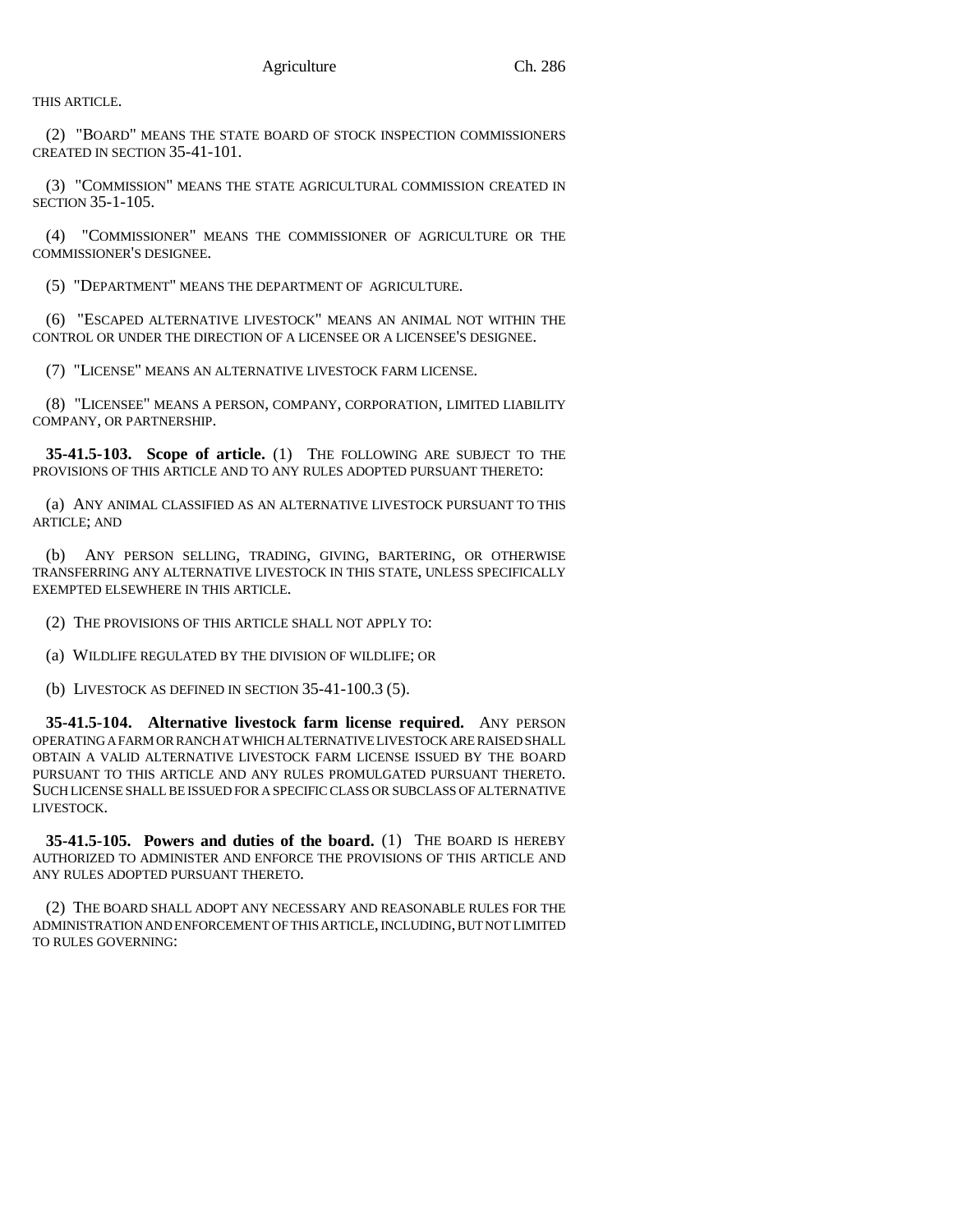(a) OPERATING STANDARDS FOR AN ALTERNATIVE LIVESTOCK FARM;

(b) INSPECTIONS OF ALTERNATIVE LIVESTOCK FOR PURPOSES OF LICENSING OR RENEWING A LICENSE, CHANGES OF OWNERSHIP OF ALTERNATIVE LIVESTOCK, AND MOVEMENT OF ALTERNATIVE LIVESTOCK, INCLUDING REQUIRING PROOF THAT ALTERNATIVE LIVESTOCK MEET THE REQUIREMENTS OF A TUBERCULOSIS SURVEILLANCE PLAN ADOPTED PURSUANT TO SECTION 35-1-106 (1) (o) AND THAT SUCH ALTERNATIVE LIVESTOCK MEET REQUIREMENTS CONCERNING THE CONTROL OF INFECTIOUS DISEASES AS REQUIRED BY THE COMMISSION, AND REQUIREMENTS CONCERNING GENETIC PURITY AS REQUIRED BY THE WILDLIFE COMMISSION;

(c) ESTABLISHING THE FORM AND MANNER OF SUBMISSION OF RECORDS REQUIRED FOR LICENSURE AND RECORD KEEPING PURSUANT TO THIS ARTICLE;

(d) ESTABLISHING STANDARDS OF PRACTICE FOR A LICENSEE;

(e) SETTING CLASSIFICATIONS AND SUBCLASSIFICATIONS OF ALTERNATIVE LIVESTOCK;

(f) DEFINING GROUNDS FOR DISCIPLINARY ACTION AUTHORIZED UNDER THIS ARTICLE, INCLUDING LETTERS OF ADMONITION OR THE DENIAL, SUSPENSION, REVOCATION, OR RESTRICTION OF ANY LICENSE;

(g) SETTING FEES FOR LICENSES BASED UPON THE CLASSIFICATION OF AN ALTERNATIVE LIVESTOCK FARM; AND

(h) THE DISPOSITION OF ANY ESTRAY TAKEN UP BY INSPECTORS AS DETERMINED TO BE PROPER AND JUST AND IN THE BEST INTEREST OF THE OWNER OF THE ESTRAY.

(3) THE BOARD SHALL SET LICENSING AND INSPECTION FEES FOR EACH CLASSIFICATION OF ALTERNATIVE LIVESTOCK BASED ON THE ACTUAL COST OF ADMINISTERING AND ENFORCING THIS ARTICLE AND ANY RULES ADOPTED PURSUANT THERETO.

(4) THE BOARD IS AUTHORIZED TO CHARGE A SERVICE FEE TO COVER THE COST OF ADMINISTRATIVE REQUIREMENTS IN ADDITION TO ANY INSPECTION FEE.

(5) THE BOARD IS AUTHORIZED TO CONDUCT HEARINGS REQUIRED UNDER SECTIONS 35-41.5-112, 35-41.5-113, AND 35-41.5-114 PURSUANT TO ARTICLE 4 OF TITLE 24, C.R.S., AND TO USE ADMINISTRATIVE LAW JUDGES TO CONDUCT SUCH HEARINGS WHEN THE USE OF ADMINISTRATIVE LAW JUDGES WOULD RESULT IN A NET SAVING OF COSTS TO THE BOARD.

(6) THE BOARD IS AUTHORIZED TO ENTER INTO COOPERATIVE AGREEMENTS WITH AND TO ACCEPT GRANTS FROM ANY AGENCY OR POLITICAL SUBDIVISION OF THIS STATE OR ANY OTHER STATE, OR WITH ANY AGENCY OF THE UNITED STATES GOVERNMENT, SUBJECT TO LIMITATIONS SET FORTH ELSEWHERE IN THE COLORADO REVISED STATUTES AND THE STATE CONSTITUTION, TO CARRY OUT THE PROVISIONS OF THIS ARTICLE.

(7) THE POWERS AND DUTIES VESTED IN THE BOARD BY THIS ARTICLE MAY BE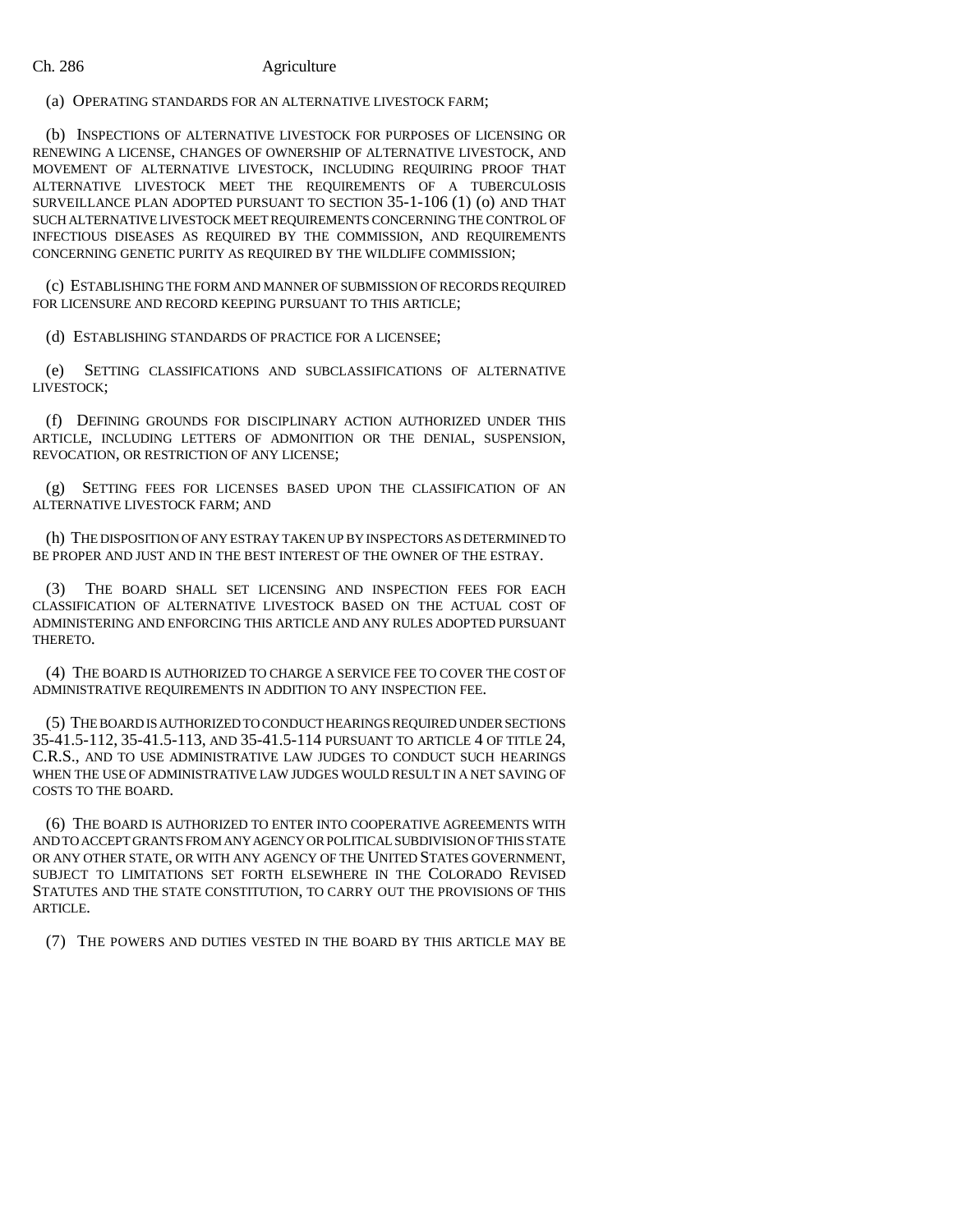DELEGATED TO QUALIFIED EMPLOYEES OF THE DEPARTMENT AND THE DIVISION OF WILDLIFE.

(8) THE WILDLIFE COMMISSION MAY REVIEW RULES CONCERNING ALTERNATIVE LIVESTOCK PROPOSED BY THE BOARD AND MAY MAKE RECOMMENDATIONS TO THE BOARD CONCERNING SUCH RULES.

(9) THE BOARD MAY ASSIGN A BRAND TO AN ALTERNATIVE LIVESTOCK FARM LICENSE. SUCH BRAND SHALL BE USED AS DIRECTED BY THE BOARD PURSUANT TO RULE.

(10) IF TWO OR MORE PERSONS CLAIM OWNERSHIP OF ANY CERTAIN ALTERNATIVE LIVESTOCK AND THE TRUE OWNER IS NOT READILY ASCERTAINABLE, THE BOARD MAY:

(a) TREAT THE ALTERNATIVE LIVESTOCK AS AN ESTRAY PURSUANT TO ARTICLE 44 OF THIS TITLE; OR

(b) PROVIDE FOR ARBITRATION OF THE CLAIM OF OWNERSHIP UNDER THE SUPERVISION OF THE BOARD OR THE DESIGNEE OF THE BOARD.

**35-41.5-106. Alternative livestock farm - license requirements - application - fees.** (1) EACH APPLICANT FOR AN ALTERNATIVE LIVESTOCK FARM LICENSE SHALL SUBMIT AN APPLICATION PROVIDING ALL INFORMATION IN THE FORM AND MANNER AS REQUIRED BY THE BOARD.

(2) NO LICENSE SHALL BE ISSUED:

(a) UNLESS ACCOMPANIED BY DOCUMENTATION THAT THE ALTERNATIVE LIVESTOCK ON THE FARM ARE IN COMPLIANCE WITH THE RULES PROMULGATED BY THE COMMISSION PURSUANT TO SECTION 35-1-106 (1) (o);

(b) UNLESS ACCOMPANIED BY DOCUMENTATION THAT THE ALTERNATIVE LIVESTOCK ON THE LIVESTOCK FARM HAVE BEEN INSPECTED BY THE BOARD;

(c) UNTIL THE BOARD HAS INSPECTED AND APPROVED THE FARM; AND

(d) UNLESS ACCOMPANIED BY A SITE REVIEW AND RECOMMENDATION ISSUED BY THE DIVISION OF WILDLIFE IF SUCH SITE REVIEW AND RECOMMENDATION IS COMPLETED WITHIN THIRTY DAYS AFTER THE REQUEST IS RECEIVED FROM THE BOARD. IF THE SITE REVIEW AND RECOMMENDATION IS NOT ISSUED WITHIN THIRTY DAYS AFTER THE REQUEST IS RECEIVED, THE REQUIREMENT FOR SUCH SITE REVIEW AND RECOMMENDATION SHALL BE DEEMED WAIVED.

(3) EACH SEPARATE LOCATION OF A FARM SHALL BE LICENSED SEPARATELY.

(4) (a) IF AN ALTERNATIVE LIVESTOCK FARM OPERATES UNDER MORE THAN ONE BUSINESS NAME FROM A SINGLE LOCATION, THE NAME OF EACH SUCH OPERATION SHALL BE LISTED WITH THE BOARD IN THE FORM AND MANNER REQUIRED BY THE BOARD. THE BOARD MAY REQUIRE THAT A SEPARATE FEE BE PAID FOR EACH BUSINESS NAME SO LISTED.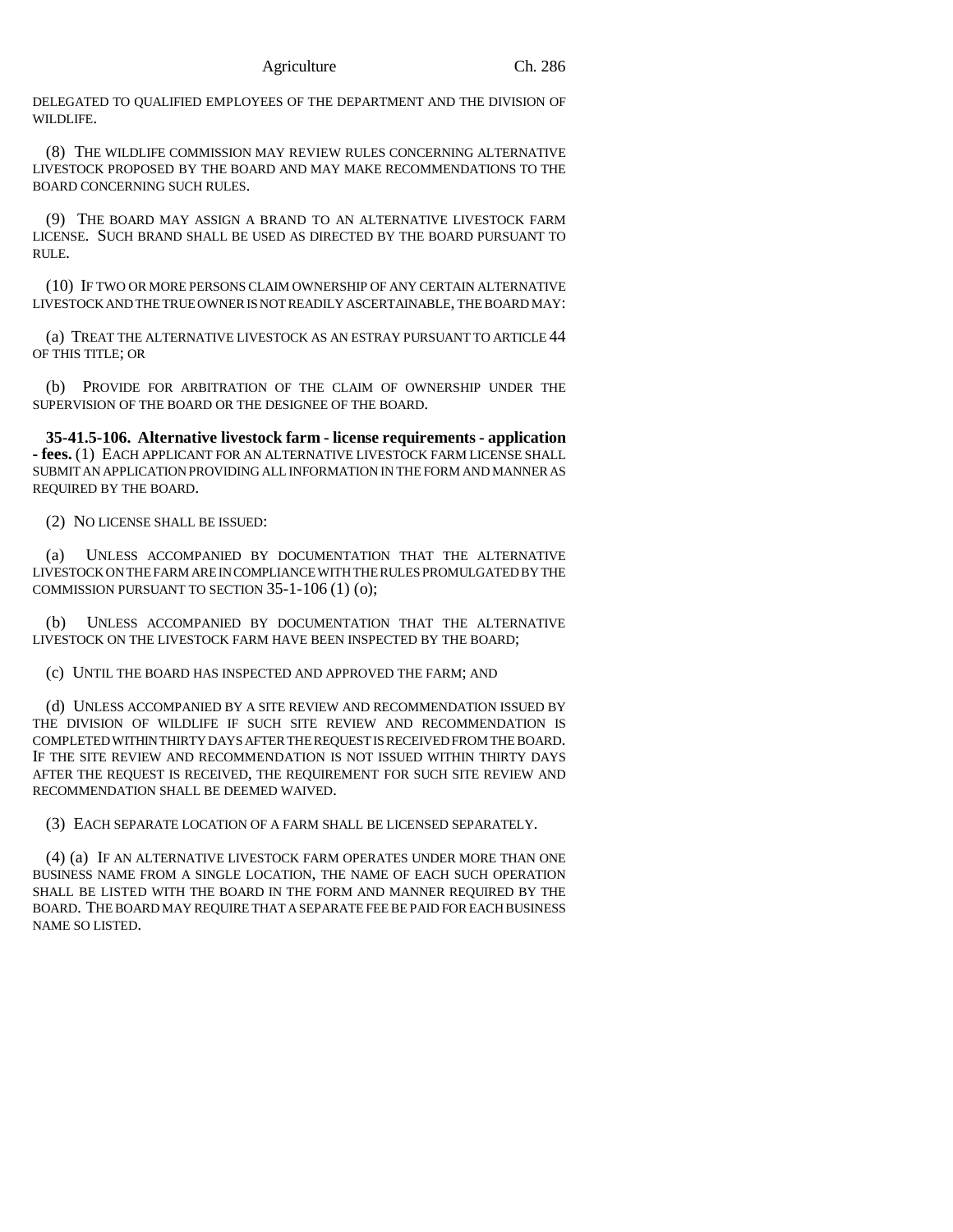(b) NO ADDITIONAL ALTERNATIVE LIVESTOCK FARM LICENSE SHALL BE REQUIRED FOR AN ADDITIONAL BUSINESS NAME.

(c) IF AN ALTERNATIVE LIVESTOCK FARM OPERATES UNDER MORE THAN ONE BUSINESS NAME FROM A SINGLE LOCATION, THE FARM SHALL MAINTAIN SEPARATE RECORDS PURSUANT TO SECTION 35-41.5-108 FOR EACH SUCH BUSINESS NAME.

(5) EACH APPLICANT FOR AN ALTERNATIVE LIVESTOCK FARM LICENSE SHALL PAY A LICENSE FEE IN AN AMOUNT DETERMINED BY THE BOARD.

(6) EACH ALTERNATIVE LIVESTOCK FARM LICENSE SHALL EXPIRE ON AUGUST 31 IN THE YEAR FOLLOWING THE YEAR OF ISSUANCE.

(7) EACH LICENSEE SHALL REPORT TO THE BOARD, IN THE FORM AND MANNER REQUIRED BY THE BOARD, ANY CHANGE IN THE INFORMATION PROVIDED IN SUCH LICENSEE'S APPLICATION OR IN SUCH REPORTS PREVIOUSLY SUBMITTED, WITHIN FIFTEEN DAYS OF SUCH CHANGE.

(8) LICENSES ISSUED PURSUANT TO THIS ARTICLE ARE NOT TRANSFERABLE.

(9) EACH ALTERNATIVE LIVESTOCK FARM LICENSEE SHALL:

(a) SEPARATE ALTERNATIVE LIVESTOCK FROM CAPTIVE WILDLIFE AS REQUIRED BY THE BOARD;

(b) HAVE THE ALTERNATIVE LIVESTOCK INSPECTED BY THE BOARD PRIOR TO ANY MOVEMENT, SALE, OR SLAUGHTER;

(c) IDENTIFY IN THE FORM AND MANNER DESIGNATED BY THE BOARD EACH ALTERNATIVE LIVESTOCK ANIMAL IN ITS POSSESSION;

(d) MAINTAIN RECORDS OF THE ALTERNATIVE LIVESTOCK INVENTORY IN ACCORDANCE WITH SECTION 35-41.5-108.

**35-41.5-107. Alternative livestock farm license - renewals.** (1) AN ALTERNATIVE LIVESTOCK FARM LICENSED PURSUANT TO THIS ARTICLE SHALL MAKE AN APPLICATION TO RENEW ITS LICENSE ON OR BEFORE JUNE 30. SAID APPLICATION SHALL BE IN THE FORM AND MANNER PRESCRIBED BY THE BOARD AND SHALL BE ACCOMPANIED BY THE RENEWAL FEE.

(2) NO LICENSE SHALL BE RENEWED UNLESS ACCOMPANIED BY AN INSPECTION CERTIFICATE SHOWING THAT THE ALTERNATIVE LIVESTOCK ON THE ALTERNATIVE LIVESTOCK FARM HAVE BEEN INSPECTED AND CERTIFIED BY THE BOARD FOR HEALTH AND GENETIC PURITY DURING THE IMMEDIATELY PRECEDING NINETY-DAY PERIOD.

(3) IF THE APPLICATION FOR RENEWAL IS NOT POSTMARKED ON OR BEFORE JUNE 30, A PENALTY FEE OF TEN PERCENT OF THE RENEWAL FEE SHALL BE ASSESSED AND ADDED TO THE RENEWAL FEE. NO LICENSE SHALL BE RENEWED UNTIL THE TOTAL FEE IS PAID.

(4) IF THE APPLICATION AND FEE FOR RENEWAL ARE NOT POSTMARKED ON OR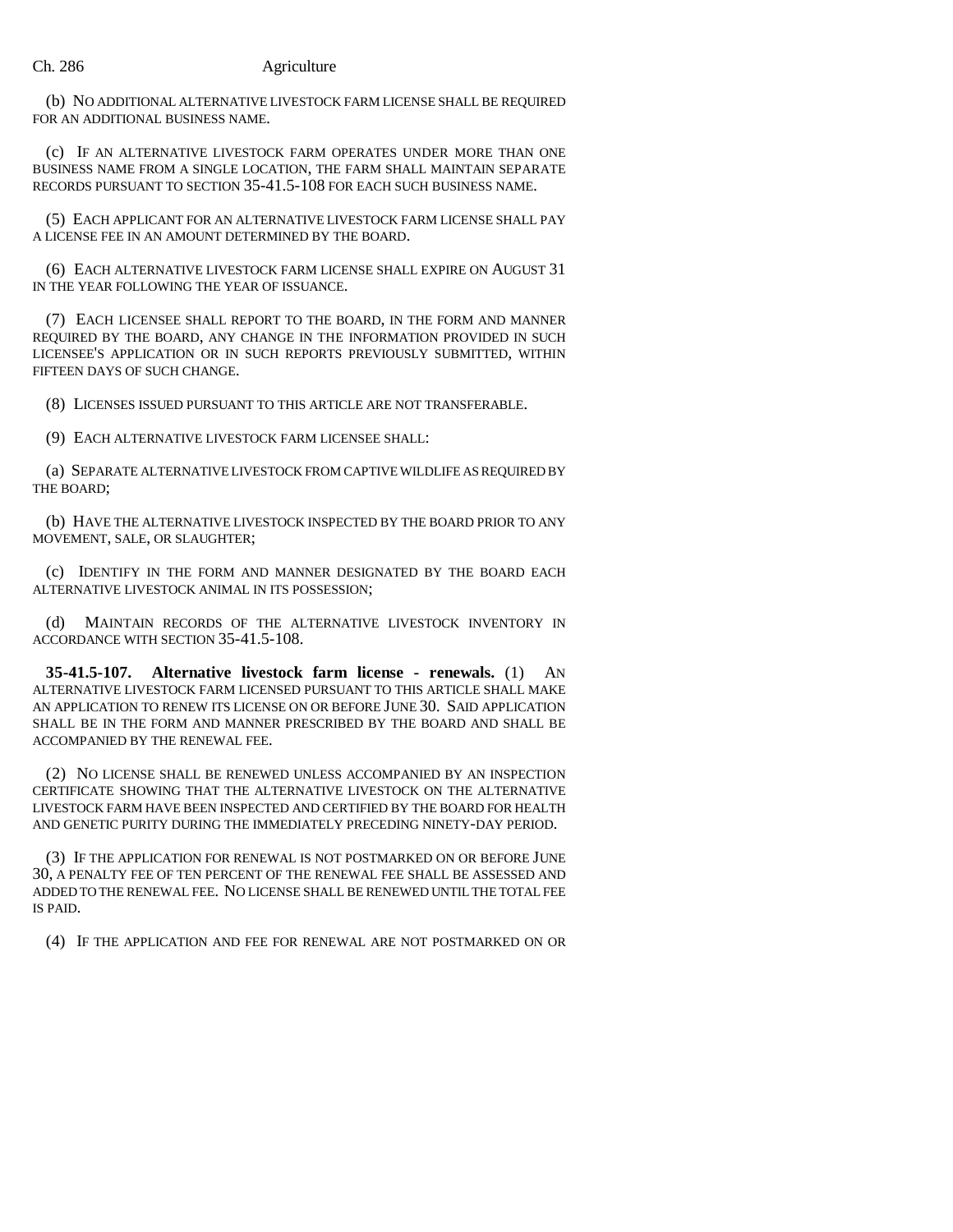BEFORE AUGUST 31, THE LICENSE SHALL NOT BE RENEWED, AND A NEW LICENSE SHALL BE REQUIRED.

**35-41.5-108. Record-keeping requirements.** (1) EACH ALTERNATIVE LIVESTOCK FARM LICENSEE SHALL KEEP AND MAINTAIN RECORDS IN THE FORM AND MANNER DESIGNATED BY THE BOARD.

(2) RECORDS MAINTAINED PURSUANT TO SUBSECTION (1) OF THIS SECTION SHALL BE RETAINED AT THE LICENSEE'S ADDRESS OF RECORD:

(a) FOR A PERIOD OF THREE YEARS AFTER THE DEATH OR SALE OF AN ANIMAL IF SUCH RECORD PERTAINS TO AN ALTERNATIVE LIVESTOCK; OR

(b) FOR A PERIOD OF THREE YEARS IF SUCH RECORD DOES NOT PERTAIN TO AN ALTERNATIVE LIVESTOCK.

**35-41.5-109. Unlawful acts.** (1) UNLESS OTHERWISE AUTHORIZED BY LAW, IT IS UNLAWFUL AND A VIOLATION OF THIS ARTICLE FOR ANY PERSON TO:

(a) PERFORM ANY OF THE ACTS FOR WHICH LICENSURE AS AN ALTERNATIVE LIVESTOCK FARM IS REQUIRED WITHOUT POSSESSING A VALID LICENSE;

(b) HOLD ONESELF OUT AS BEING SO QUALIFIED TO PERFORM ANY OF THE ACTS FOR WHICH LICENSURE PURSUANT TO THIS ARTICLE IS REQUIRED WITHOUT POSSESSING A VALID LICENSE;

(c) SOLICIT, ADVERTISE, OR OFFER TO PERFORM ANY OF THE ACTS FOR WHICH LICENSURE AS AN ALTERNATIVE LIVESTOCK FARM IS REQUIRED WITHOUT POSSESSING A VALID LICENSE TO PERFORM SUCH ACTS;

(d) REFUSE OR FAIL TO COMPLY WITH THE PROVISIONS OF THIS ARTICLE;

(e) REFUSE OR FAIL TO COMPLY WITH ANY RULES ADOPTED BY THE BOARD PURSUANT TO THIS ARTICLE OR TO ANY LAWFUL ORDER ISSUED BY THE BOARD;

(f) REFUSE TO COMPLY WITH A CEASE AND DESIST ORDER ISSUED PURSUANT TO SECTION 35-41.5-112;

(g) WILLFULLY MAKE A MATERIAL MISSTATEMENT IN THE APPLICATION FOR A LICENSE OR IN THE APPLICATION FOR RENEWAL THEREOF OR TO THE DEPARTMENT DURING AN OFFICIAL INVESTIGATION;

(h) IMPERSONATE ANY FEDERAL, STATE, COUNTY, CITY AND COUNTY, OR MUNICIPAL OFFICIAL OR INSPECTOR;

(i) AID OR ABET ANOTHER IN ANY VIOLATION OF THIS ARTICLE OR OF ANY RULE PROMULGATED PURSUANT THERETO;

(j) HUNT ALTERNATIVE LIVESTOCK WITHOUT FIRST OBTAINING A HUNTER EDUCATION CERTIFICATE PURSUANT TO SECTION 33-6-107 (8), C.R.S.; OR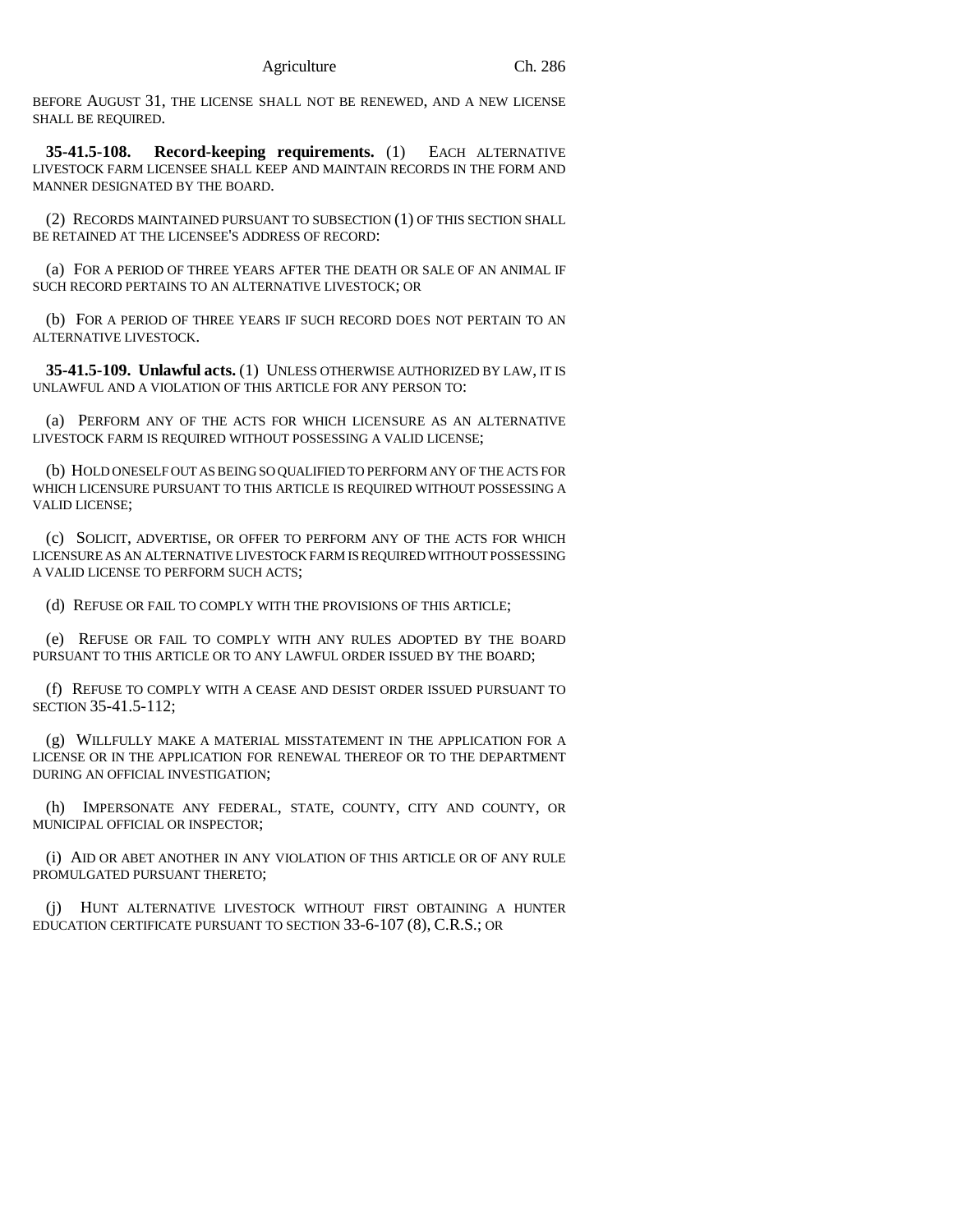(k) SHIP ANY ALTERNATIVE LIVESTOCK OTHER THAN THOSE DESCRIBED IN THE CERTIFICATE PROVIDED BY THE BRAND INSPECTOR INSPECTING SUCH ALTERNATIVE LIVESTOCK OR TO REMOVE ANY ALTERNATIVE LIVESTOCK AND TO SUBSTITUTE ANOTHER WITHOUT THE KNOWLEDGE OF THE BRAND INSPECTOR.

(2) IT IS UNLAWFUL AND A VIOLATION OF THIS ARTICLE FOR ANY ALTERNATIVE LIVESTOCK FARM TO:

(a) IMPORT OR POSSESS FOR THE PURPOSE OF SELLING, TRADING, GIVING, OR OTHERWISE TRANSFERRING ANY ALTERNATIVE LIVESTOCK WITHOUT HAVING SAID ALTERNATIVE LIVESTOCK INSPECTED IN ACCORDANCE WITH THIS ARTICLE; EXCEPT THAT THIS PARAGRAPH (a) SHALL NOT APPLY TO ALTERNATIVE LIVESTOCK SOLD, TRADED, GIVEN, OR TRANSFERRED BY AN OPERATING ZOOLOGICAL PARK AS DEFINED BY THE WILDLIFE COMMISSION OR RESEARCH INSTITUTION USING SUCH ANIMALS FOR SCIENTIFIC RESEARCH, IF THE PARK OR INSTITUTION OTHERWISE COMPLIES WITH THIS ARTICLE AND ALL RULES PROMULGATED PURSUANT THERETO;

(b) SELL ANY ALTERNATIVE LIVESTOCK IN, BY, TO, OR FROM ANY UNLICENSED ALTERNATIVE LIVESTOCK FARM;

(c) SELL ANY ALTERNATIVE LIVESTOCK IN, BY, TO, OR FROM ANY ALTERNATIVE LIVESTOCK FARM UNLESS SUCH ALTERNATIVE LIVESTOCK HAS BEEN INSPECTED IN ACCORDANCE WITH THIS ARTICLE;

(d) REFUSE TO PERMIT ENTRY OR INSPECTION IN ACCORDANCE WITH SECTION 35-41.5-110;

(e) SELL, OFFER FOR SALE, BARTER, EXCHANGE, OR OTHERWISE TRANSFER RED DEER OR RED DEER HYBRIDS WITHIN THE STATE OF COLORADO;

(f) ALLOW A LICENSE ISSUED PURSUANT TO THIS ARTICLE TO BE USED BY AN UNLICENSED PERSON; OR

(g) MAKE ANY MISREPRESENTATION OR FALSE PROMISE, THROUGH ADVERTISEMENTS, EMPLOYEES, AGENTS, OR OTHERWISE, IN CONNECTION WITH THE BUSINESS OPERATIONS LICENSED PURSUANT TO THIS ARTICLE OR FOR WHICH AN APPLICATION FOR A LICENSE IS PENDING.

**35-41.5-110. Inspections - investigations - access - subpoena.** (1) THE BOARD, UPON ITS OWN MOTION OR UPON THE COMPLAINT OF ANY PERSON, MAY MAKE ANY AND ALL INVESTIGATIONS NECESSARY TO ENSURE COMPLIANCE WITH THIS ARTICLE.

(2) (a) APPROPRIATE DIVISION OF WILDLIFE PERSONNEL MAY ACCOMPANY THE BOARD ON ANY INSPECTION AND MAY REQUEST AN INSPECTION OF ANY LICENSED ALTERNATIVE LIVESTOCK FARM.

(b) THE BOARD SHALL PERFORM ANY SUCH REQUESTED INSPECTION WITHIN SEVENTY-TWO HOURS AFTER RECEIPT OF SUCH REQUEST, EXCLUDING WEEKENDS AND LEGAL HOLIDAYS.

(c) IF THE BOARD IS UNABLE TO PERFORM ANY SUCH REQUESTED INSPECTION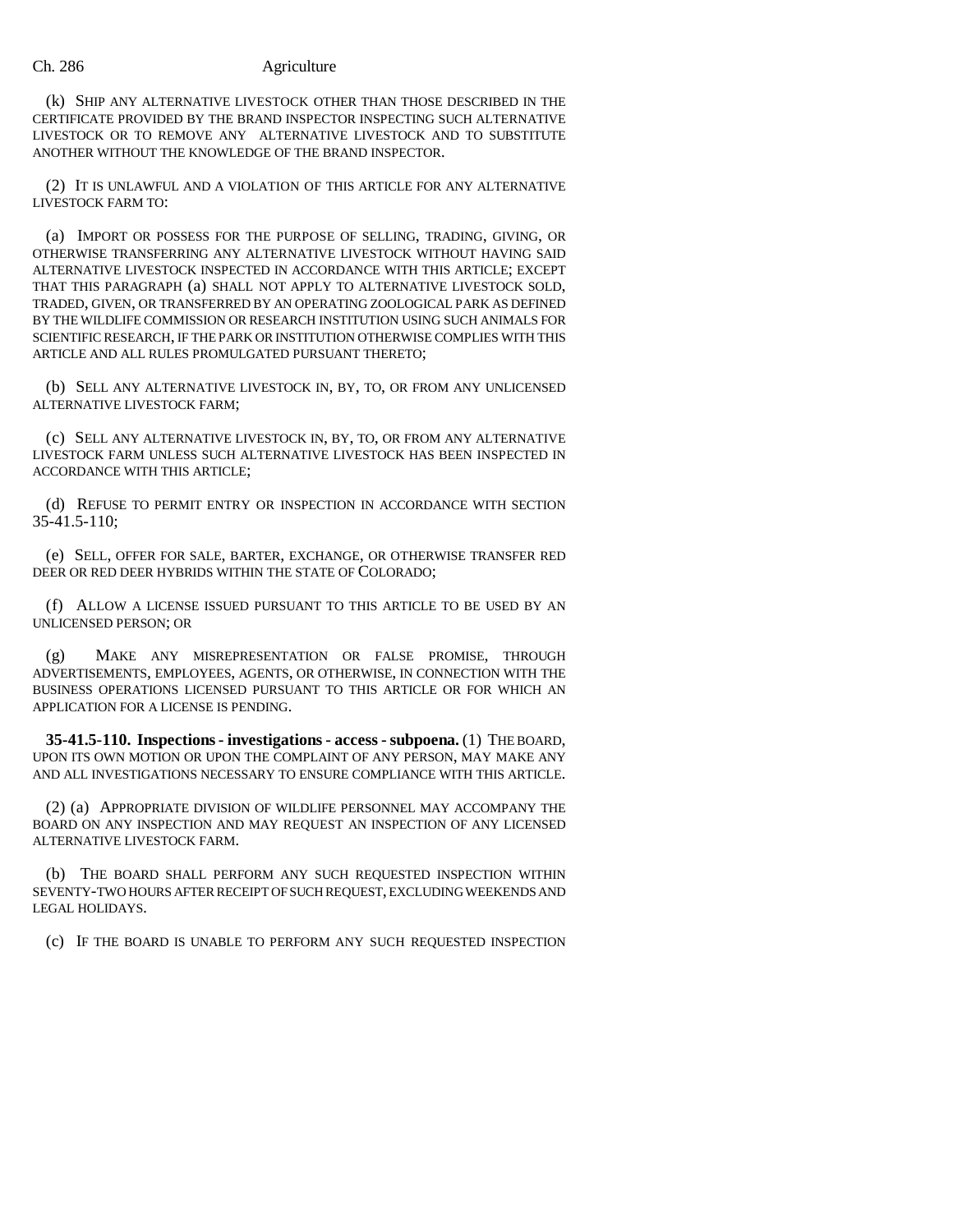WITHIN SEVENTY-TWO HOURS AFTER RECEIPT OF SUCH REQUEST, EXCLUDING WEEKENDS AND LEGAL HOLIDAYS, THE DIVISION OF WILDLIFE SHALL BE AUTHORIZED TO PERFORM SUCH REQUESTED INSPECTION.

(d) THE ACTUAL COST FOR, PLUS MILEAGE FOR, ANY INSPECTION REQUESTED BY THE DIVISION OF WILDLIFE SHALL BE PAID FOR BY THE DIVISION OF WILDLIFE.

(3) COMPLAINTS OF RECORD MADE TO THE BOARD AND THE RESULTS OF THE BOARD'S INVESTIGATIONS MAY, IN THE DISCRETION OF THE BOARD, BE CLOSED TO PUBLIC INSPECTION, EXCEPT TO THE PERSON IN INTEREST, AS DEFINED IN SECTION 24-72-202 (4), C.R.S., OR AS PROVIDED BY COURT ORDER, DURING THE INVESTIGATORY PERIOD AND UNTIL DISMISSED OR UNTIL NOTICE OF HEARING AND CHARGES ARE SERVED ON THE PERSON IN INTEREST.

(4) FOR PURPOSES OF CARRYING OUT THE PROVISIONS OF THIS ARTICLE AND RULES PROMULGATED PURSUANT THERETO, AT ANY REASONABLE TIME DURING REGULAR BUSINESS HOURS, THE BOARD SHALL HAVE FREE AND UNIMPEDED ACCESS UPON CONSENT OR UPON OBTAINING AN ADMINISTRATIVE SEARCH WARRANT TO:

(a) ALL BUILDINGS, YARDS, PENS, PASTURES, AND OTHER AREAS IN WHICH ANY ALTERNATIVE LIVESTOCK IS KEPT, HANDLED, OR TRANSPORTED; AND

(b) ALL RECORDS REQUIRED TO BE KEPT AND TO MAKE COPIES OF SUCH RECORDS.

(5) (a) THE BOARD SHALL HAVE FULL AUTHORITY TO ADMINISTER OATHS AND TAKE STATEMENTS, TO ISSUE SUBPOENAS REQUIRING THE ATTENDANCE OF WITNESSES AND THE PRODUCTION OF BOOKS, MEMORANDA, PAPERS, AND OTHER DOCUMENTS, ARTICLES, OR INSTRUMENTS, AND TO COMPEL THE DISCLOSURE BY SUCH WITNESSES OF ALL FACTS KNOWN TO THEM RELATIVE TO THE MATTERS UNDER INVESTIGATION.

(b) UPON FAILURE OR REFUSAL OF ANY WITNESS TO OBEY ANY SUBPOENA, THE BOARD MAY PETITION THE DISTRICT COURT, AND, UPON A PROPER SHOWING, THE COURT MAY ENTER AN ORDER COMPELLING THE WITNESS TO APPEAR AND TESTIFY OR PRODUCE DOCUMENTARY EVIDENCE.FAILURE TO OBEY SUCH AN ORDER OF THE COURT SHALL BE PUNISHABLE AS A CONTEMPT OF COURT.

(6) AS PART OF ANY INSPECTION FOR THE LICENSING OR RENEWAL OF AN ALTERNATIVE LIVESTOCK FARM, ANY CHANGE OF OWNERSHIP OF ANY ALTERNATIVE LIVESTOCK, AND ANY MOVEMENT OF ALTERNATIVE LIVESTOCK, THE BOARD SHALL REQUIRE:

(a) PROOF THAT THE ALTERNATIVE LIVESTOCK FARM HAS MAINTAINED THE PURITY OF THE ALTERNATIVE LIVESTOCK HERDS BY PREVENTING THE INTRODUCTION OF RED DEER OR HYBRID NONNATIVE SPECIES EITHER BY THE IMPORTATION OF UNTESTED LIVE ANIMALS, GAMETES, EGGS, SPERM, OR OTHER GENETIC MATERIAL INTO ALTERNATIVE LIVESTOCK HERDS IN COLORADO;

(b) PROOF THAT EACH ALTERNATIVE LIVESTOCK ANIMAL ORIGINATES FROM A LEGAL SOURCE; AND

(c) RECORDS TO BE KEPT AND ANIMALS TO BE MARKED SO AS TO IDENTIFY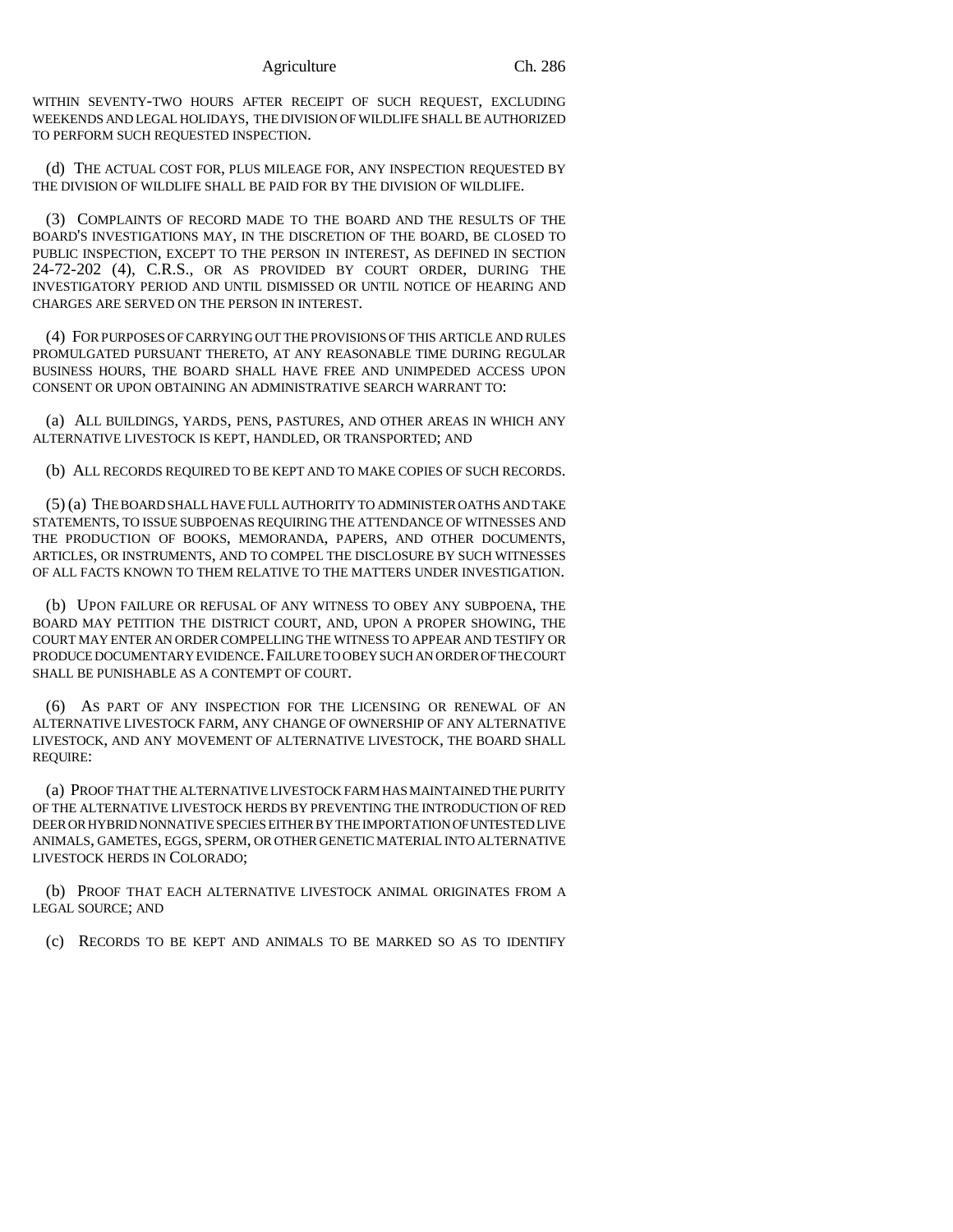INDIVIDUAL ANIMALS.

**35-41.5-111. Escaped alternative livestock.** (1) ANY ALTERNATIVE LIVESTOCK NOT RECOVERED BY ITS LICENSED OWNER WITHIN SEVENTY-TWO HOURS AFTER ESCAPE SHALL BE REPORTED TO THE DIVISION OF WILDLIFE IN SUCH MANNER AS REQUIRED BY THE DIVISION OF WILDLIFE.

(2) ANY ESCAPED ALTERNATIVE LIVESTOCK KILLED BY A LICENSED HUNTER IN A MANNER WHICH OTHERWISE COMPLIES WITH TITLE 33, C.R.S., AND ANY RULES PROMULGATED PURSUANT THERETO, SHALL BE DEEMED A LEGAL KILLING AND NEITHER THE LICENSED HUNTER, THE DEPARTMENT, NOR THE DIVISION OF WILDLIFE SHALL BE LIABLE TO THE OWNER FOR SUCH KILLING.

**35-41.5-112. Enforcement.** (1) THE BOARD OR ITS DESIGNEE SHALL ENFORCE THE PROVISIONS OF THIS ARTICLE.

(2) (a) IF THE BOARD HAS REASONABLE CAUSE TO BELIEVE A VIOLATION OF ANY PROVISION OF THIS ARTICLE OR ANY RULE ADOPTED PURSUANT TO THIS ARTICLE HAS OCCURRED AND IMMEDIATE ENFORCEMENT IS DEEMED NECESSARY, IT MAY ISSUE A CEASE AND DESIST ORDER, WHICH SHALL REQUIRE A PERSON TO CEASE VIOLATING ANY PROVISION OF THIS ARTICLE OR ANY RULE PROMULGATED PURSUANT TO THIS ARTICLE.

(b) A CEASE AND DESIST ORDER SHALL SET FORTH THE PROVISIONS ALLEGED TO HAVE BEEN VIOLATED, THE FACTS CONSTITUTING THE VIOLATION, AND THE REQUIREMENT THAT ALL VIOLATING ACTIONS IMMEDIATELY CEASE.

(c) (I) AT ANY TIME AFTER SERVICE OF THE ORDER TO CEASE AND DESIST, THE PERSON FOR WHOM SUCH ORDER WAS SERVED MAY REQUEST, AT SUCH PERSON'S DISCRETION, A PROMPT HEARING TO DETERMINE WHETHER OR NOT SUCH VIOLATION HAS OCCURRED.

(II) A HEARING HELD PURSUANT TO THIS PARAGRAPH (c) SHALL BE CONDUCTED IN CONFORMANCE WITH THE PROVISIONS OF ARTICLE 4 OF TITLE 24, C.R.S., AND SHALL BE DETERMINED PROMPTLY.

(3) IF THE BOARD POSSESSES SUFFICIENT EVIDENCE TO INDICATE THAT A PERSON HAS ENGAGED IN ANY ACT OR PRACTICE CONSTITUTING A VIOLATION OF THIS ARTICLE OR OF ANY RULE ADOPTED UNDER THIS ARTICLE, THE BOARD MAY APPLY TO ANY COURT OF COMPETENT JURISDICTION TO TEMPORARILY OR PERMANENTLY RESTRAIN OR ENJOIN THE ACT OR PRACTICE IN QUESTION AND TO ENFORCE COMPLIANCE WITH THIS ARTICLE OR ANY RULE OR ORDER UNDER THIS ARTICLE. IN ANY SUCH ACTION, THE BOARD SHALL NOT BE REQUIRED TO PLEAD OR PROVE IRREPARABLE INJURY OR THE INADEQUACY OF THE REMEDY AT LAW. THE COURT SHALL NOT REQUIRE THE BOARD TO POST A BOND.

**35-41.5-113. Disciplinary actions - denial of license.** (1) THE BOARD, PURSUANT TO THE PROVISIONS OF ARTICLE 4 OF TITLE 24,C.R.S., MAY ISSUE LETTERS OF ADMONITION OR MAY DENY, SUSPEND, REFUSE TO RENEW, RESTRICT, OR REVOKE ANY LICENSE AUTHORIZED UNDER THIS ARTICLE IF THE APPLICANT OR LICENSEE HAS:

(a) REFUSED OR FAILED TO COMPLY WITH ANY PROVISION OF THIS ARTICLE, ANY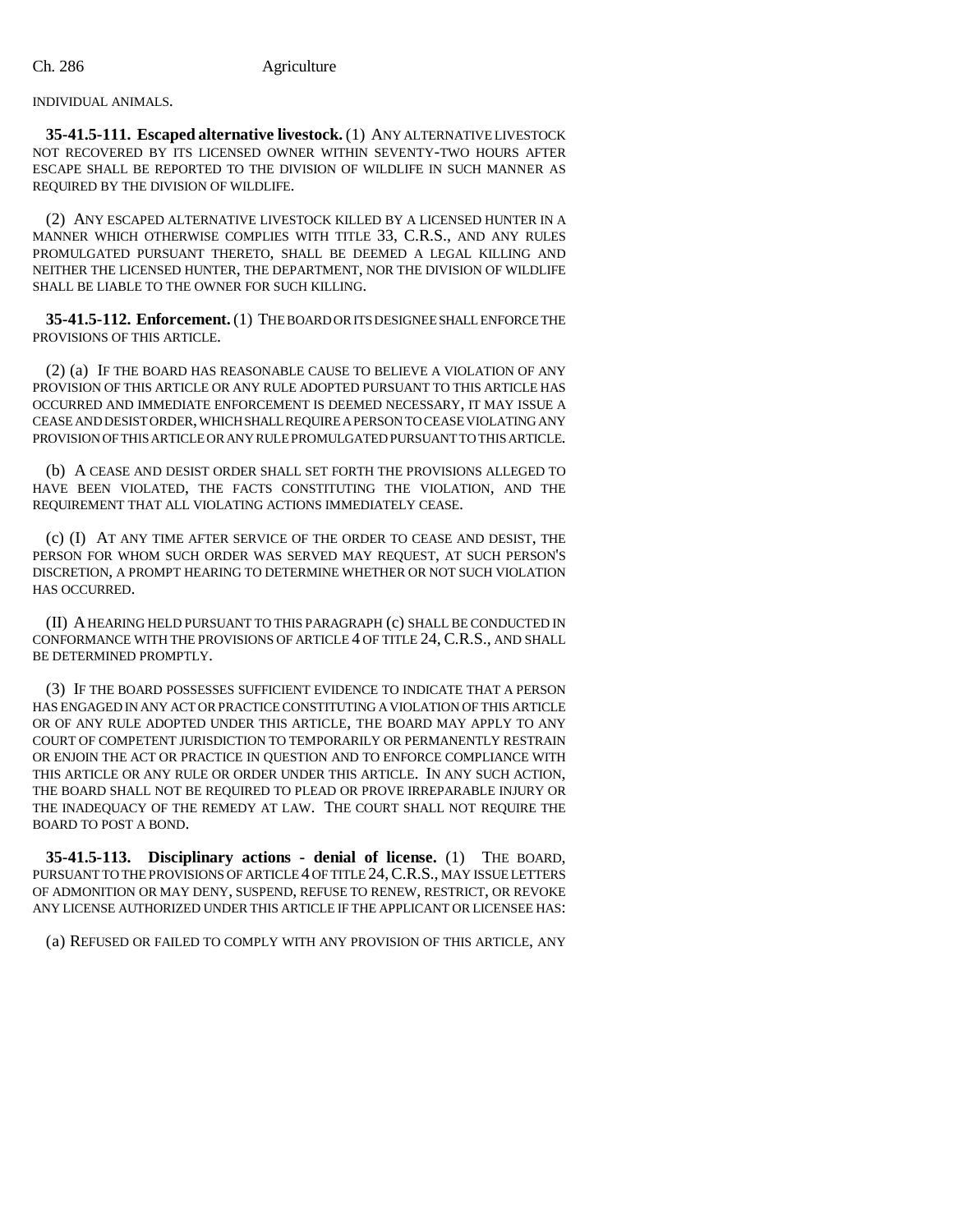RULE ADOPTED UNDER THIS ARTICLE, OR ANY LAWFUL ORDER OF THE BOARD;

(b) HAD AN EQUIVALENT LICENSE DENIED, REVOKED, OR SUSPENDED BY ANY AUTHORITY;

(c) REFUSED TO PROVIDE THE BOARD WITH REASONABLE, COMPLETE, AND ACCURATE INFORMATION REGARDING ANY ALTERNATIVE LIVESTOCK WHEN REQUESTED BY THE BOARD;

(d) FALSIFIED ANY INFORMATION REQUESTED BY THE BOARD;

(e) BEEN CONVICTED OF STEALING LIVE BIG GAME WILDLIFE; OR

(f) HAD A LICENSE ISSUED PURSUANT TO 33-1-106, C.R.S., REVOKED.

(2) IN ANY PROCEEDING HELD UNDER THIS SECTION, THE BOARD MAY ACCEPT AS PRIMA FACIE EVIDENCE OF GROUNDS FOR DISCIPLINARY ACTION ANY DISCIPLINARY ACTION TAKEN AGAINST A LICENSEE FROM ANOTHER JURISDICTION IF THE VIOLATION WHICH PROMPTED THE DISCIPLINARY ACTION IN THAT JURISDICTION WOULD BE GROUNDS FOR DISCIPLINARY ACTION UNDER THIS SECTION.

**35-41.5-114. Civil penalties.** (1) ANY PERSON WHO VIOLATES ANY PROVISION OF THIS ARTICLE OR ANY RULE ADOPTED PURSUANT TO THIS ARTICLE IS SUBJECT TO A CIVIL PENALTY, AS DETERMINED BY THE BOARD. THE MAXIMUM PENALTY SHALL NOT EXCEED ONE THOUSAND DOLLARS PER VIOLATION.

(2) NO CIVIL PENALTY MAY BE IMPOSED UNLESS THE PERSON CHARGED IS GIVEN NOTICE AND OPPORTUNITY FOR A HEARING PURSUANT TO ARTICLE 4 OF TITLE 24, C.R.S.

(3) IF THE BOARD IS UNABLE TO COLLECT SUCH CIVIL PENALTY OR IF ANY PERSON FAILS TO PAY ALL OR A SET PORTION OF THE CIVIL PENALTY AS DETERMINED BY THE BOARD, THE BOARD MAY BRING SUIT TO RECOVER SUCH AMOUNT PLUS COSTS AND ATTORNEY FEES BY ACTION IN ANY COURT OF COMPETENT JURISDICTION.

(4) BEFORE IMPOSING ANY CIVIL PENALTY, THE BOARD MAY CONSIDER THE EFFECT OF SUCH PENALTY ON THE ABILITY OF THE PERSON CHARGED TO STAY IN BUSINESS.

**35-41.5-115. Criminal penalties.** ANY PERSON WHO VIOLATES ANY OF THE PROVISIONS OF SECTION 35-41.5-109 COMMITS A CLASS 1 MISDEMEANOR AND SHALL BE PUNISHED AS PROVIDED IN SECTION 18-1-106 (1), C.R.S.

**35-41.5-116. Alternative livestock farm cash fund - creation - fees.** ALL FEES AND CIVIL FINES COLLECTED PURSUANT TO THIS ARTICLE SHALL BE TRANSMITTED TO THE STATE TREASURER WHO SHALL CREDIT THE SAME TO THE ALTERNATIVE LIVESTOCK FARM CASH FUND, WHICH FUND IS HEREBY CREATED. ALL MONEYS CREDITED TO THE FUND AND ALL INTEREST EARNED ON THE INVESTMENT OF MONEYS IN THE FUND SHALL BE A PART OF THIS FUND AND SHALL NOT BE TRANSFERRED OR CREDITED TO THE GENERAL FUND OR TO ANY OTHER FUND EXCEPT AS DIRECTED BY THE GENERAL ASSEMBLY ACTING BY BILL. THE GENERAL ASSEMBLY SHALL MAKE ANNUAL APPROPRIATIONS FROM SUCH FUND TO THE DEPARTMENT TO CARRY OUT THE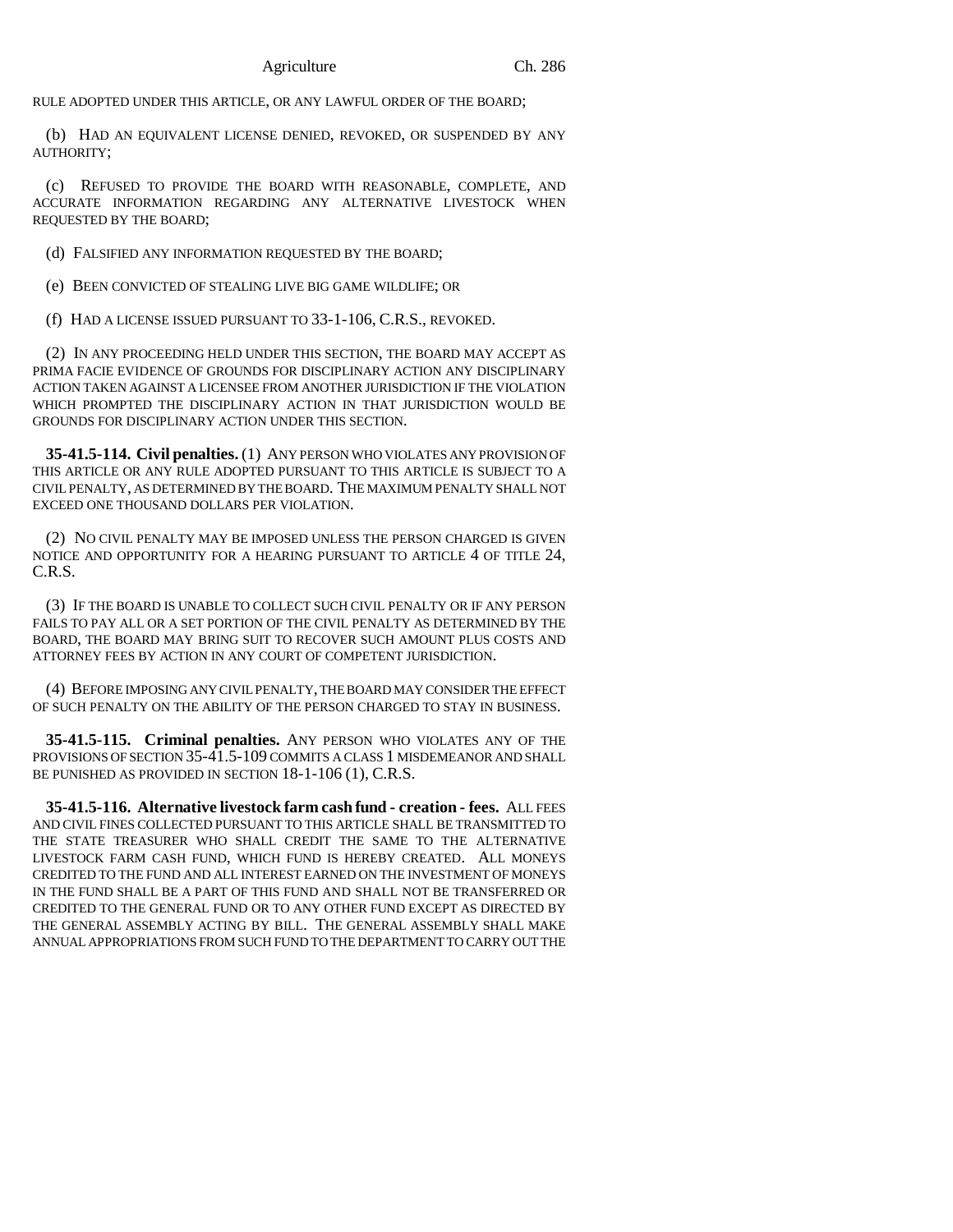PURPOSES OF THIS ARTICLE. THE BOARD IS AUTHORIZED TO EXPEND A MAXIMUM OF THREE AND SIX-TENTHS PERCENT, OR ACTUAL COSTS, WHICHEVER IS LESS, OF THE BASE APPROPRIATION ALLOCATED TO THE BRAND INSPECTION DIVISION TO OFFSET THE INDIRECT COSTS OF THE BOARD.

**35-41.5-117. Disposition of alternative livestock taken by officer.** (1) (a) AN INSPECTOR SHALL DECLARE AN ALTERNATIVE LIVESTOCK IS AN ESTRAY, AS DEFINED IN SECTION 35-44-101, IF DURING AN INSPECTION OF THE ALTERNATIVE LIVESTOCK PRIOR TO SHIPMENT OR REMOVAL FROM THE STATE THE INSPECTOR FINDS AN ALTERNATIVE LIVESTOCK BEARING MARKS, IDENTIFICATION TAGS, OR BRANDS DIFFERENT FROM THOSE OF THE OWNER OF THE OTHER ALTERNATIVE LIVESTOCK IN THE SHIPMENT AND THE OWNER OR SHIPPER FAILS TO EXHIBIT A BILL OF SALE OR OTHER AUTHORITY FOR THE POSSESSION OF THE ALTERNATIVE LIVESTOCK.

(b) UPON DECLARING AN ALTERNATIVE LIVESTOCK AN ESTRAY, A BRAND INSPECTOR SHALL TAKE POSSESSION OF THE ALTERNATIVE LIVESTOCK ON BEHALF OF THE BOARD AND SHALL DISPOSE OF SUCH ALTERNATIVE LIVESTOCK IN ACCORDANCE WITH ARTICLE 44 OF THIS TITLE AND ANY RULES PROMULGATED THERETO.

(2) ANY PERSON SATISFYING THE BOARD THAT SUCH PERSON IS THE OWNER OF AN ESTRAY ALTERNATIVE LIVESTOCK THAT HAS BEEN DISPOSED OF PURSUANT TO PARAGRAPH (b) OF SUBSECTION (1) OF THIS SECTION SHALL BE FORTHWITH PAID THE AMOUNT FOR WHICH THE ALTERNATIVE LIVESTOCK WAS SOLD LESS ANY REASONABLE AND NECESSARY EXPENSES.

(3) (a) ALL MONEYS IN THE ESTRAY FUND CREATED IN SECTION 35-41-102 DERIVED FROM THE DISPOSAL OF ESTRAY ALTERNATIVE LIVESTOCK BY THE BOARD PURSUANT TO PARAGRAPH (b) OF SUBSECTION (1) OF THIS SECTION, THAT HAVE BEEN IN THE ESTRAY FUND FOR SIX YEARS OR LONGER AND FOR WHICH NO VALID CLAIM HAS BEEN MADE, SHALL BE CREDITED TO THE BRAND INSPECTION FUND CREATED IN SECTION 35-41-102.

(b) ANY CLAIM FOR MONEYS IN THE ESTRAY FUND MADE BY THE OWNER OF AN ALTERNATIVE LIVESTOCK SOLD AS AN ESTRAY PURSUANT TO PARAGRAPH (b) OF SUBSECTION (1) OF THIS SECTION SHALL BE MADE WITHIN THREE YEARS FROM THE DATE OF THE SALE OF SUCH ESTRAY ALTERNATIVE LIVESTOCK OR SUCH CLAIM SHALL BE FOREVER BARRED.

(4) A BRAND INSPECTOR SHALL REFUSE TO ISSUE A CERTIFICATE AUTHORIZING THE TRANSPORT OF ALTERNATIVE LIVESTOCK OR THE CARCASSES THEREOF AND SHALL SEIZE THE SAME IF:

(a) THE PERSON IN CONTROL OF THE ALTERNATIVE LIVESTOCK OR THE CARCASSES THEREOF IS NOT IN POSSESSION OF A DULY EXECUTED BILL OF SALE;

(b) THE PERSON IN CONTROL OF THE ALTERNATIVE LIVESTOCK OR THE CARCASSES THEREOF CANNOT FURNISH OTHER SATISFACTORY PROOF THAT SUCH PERSON IS THE LAWFUL OWNER OF THE ALTERNATIVE LIVESTOCK OR THE CARCASSES THEREOF; OR

(c) THE INSPECTOR HAS GOOD REASON TO BELIEVE THAT THE ALTERNATIVE LIVESTOCK OR THE CARCASSES THEREOF ARE STOLEN.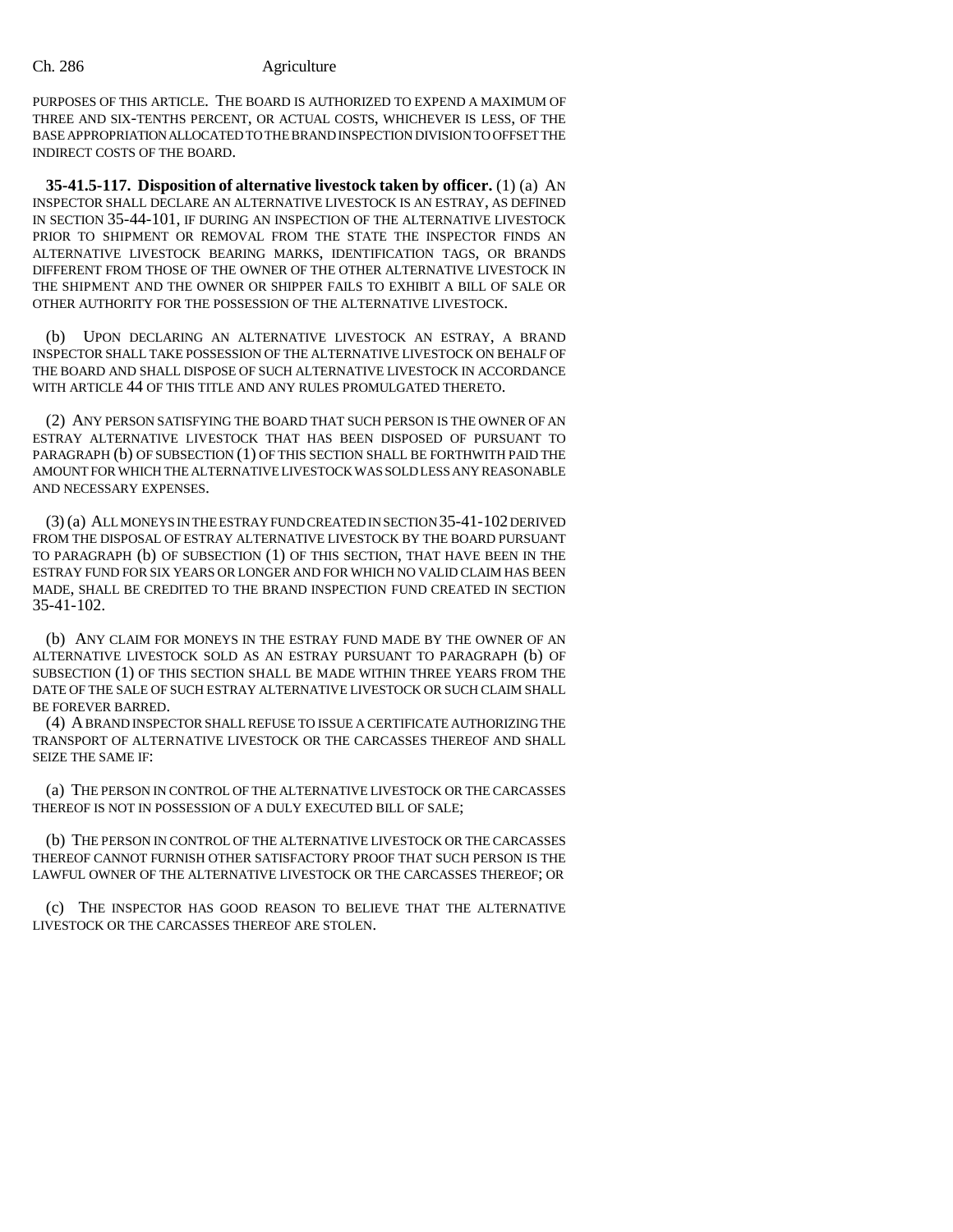Agriculture Ch. 286

(5) (a) A BRAND INSPECTOR OR LEVEL I, Ia, OR II PEACE OFFICER, AS DEFINED IN SECTION 18-1-901 (3) (1), C.R.S., IS AUTHORIZED TO STOP AND INSPECT ANY VEHICLE TRANSPORTING OR CONTAINING ALTERNATIVE LIVESTOCK OR THE CARCASSES THEREOF.

(b) A BRAND INSPECTOR OR PEACE OFFICER MAY DEMAND TO SEE A BILL OF SALE, PERMIT, OR CERTIFICATE FOR THE ALTERNATIVE LIVESTOCK OR THE CARCASSES THEREOF FROM THE PERSON OPER ATING THE VEHICLE.

(c) IF THE OPERATOR OF THE VEHICLE IS UNABLE TO PRODUCE A BILL OF SALE, PERMIT, OR CERTIFICATE, THE INSPECTOR OR PEACE OFFICER IS AUTHORIZED TO:

(I) ARREST, WITH OR WITHOUT WARRANT, THE VEHICLE OPERATOR;

(II) SEIZE THE VEHICLE AND THE ALTERNATIVE LIVESTOCK OR CARCASSES THEREOF; AND

(III) RETAIN POSSESSION OF THE VEHICLE AND THE ALTERNATIVE LIVESTOCK OR THE CARCASSES THEREOF UNTIL:

(A) THE VEHICLE OPERATOR CAN PRODUCE EVIDENCE SATISFACTORY TO THE BOARD THAT THE VEHICLE OPERATOR OR THE PERSON FOR WHOM THE ALTERNATIVE LIVESTOCK IS BEING TRANSPORTED, IS THE LAWFUL OWNER THEREOF; OR

(B) THE ALTERNATIVE LIVESTOCK, OR THE CARCASSES THEREOF, ARE DISPOSED OF PURSUANT TO PARAGRAPH (b) OF SUBSECTION (1) OR SUBSECTION (6) OF THIS SECTION.

(d) AFTER A VEHICLE SEIZED PURSUANT TO PARAGRAPH (c) OF THIS SUBSECTION (5) HAS BEEN UNLOADED BY THE BRAND INSPECTOR OR PEACE OFFICER AT THE SITE WHERE THE SEIZED LIVESTOCK OR CARCASSES ARE BEING HELD, SUCH VEHICLE SHALL BE MADE AVAILABLE FOR RETURN TO THE OWNER OF SUCH VEHICLE.

(6) IF A BRAND INSPECTOR OR PEACE OFFICER DEEMS IT NECESSARY TO SELL CARCASSES TAKEN PURSUANT TO SUBSECTION (5) OF THIS SECTION TO PREVENT LOSS BY SPOILING, THE BRAND INSPECTOR OR PEACE OFFICER IS AUTHORIZED TO DO SO. THE PROCEEDS FROM THE SALE OF THE CARCASSES SHALL BE CREDITED TO THE ESTRAY FUND CREATED IN SECTION 35-41-102.

(7) (a) IF WITHIN TEN DAYS AFTER ALTERNATIVE LIVESTOCK OR THE CARCASSES THEREOF HAVE BEEN SEIZED:

(I) THE OWNERSHIP OF SUCH ALTERNATIVE LIVESTOCK OR CARCASSES IS SHOWN AND ESTABLISHED, THE ALTERNATIVE LIVESTOCK, THE CARCASSES THEREOF, OR THE PROCEEDS FROM THE SALE OF THE ALTERNATIVE LIVESTOCK OR THE CARCASSES THEREOF SHALL BE DELIVERED TO THE OWNER; OR

(II) THE OWNERSHIP OF SUCH ALTERNATIVE LIVESTOCK OR THE CARCASSES THEREOF IS NOT SHOWN AND ESTABLISHED, THE ALTERNATIVE LIVESTOCK OR THE CARCASSES THEREOF SHALL BE DISPOSED OF PURSUANT TO PARAGRAPH (b) OF SUBSECTION (1) OF THIS SECTION.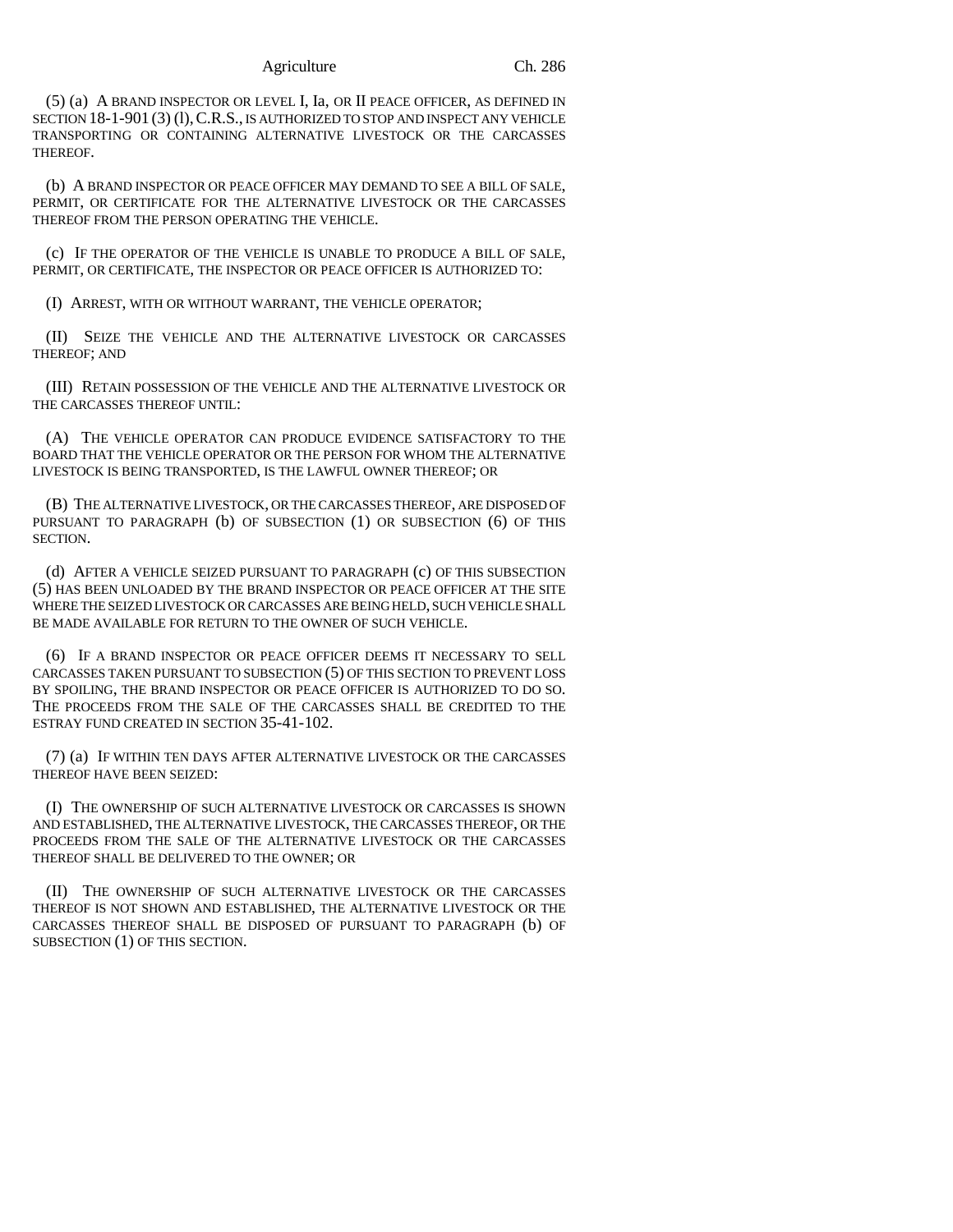(b) ANY MONEYS DERIVED FROM THE SALE OF ALTERNATIVE LIVESTOCK OR THE CARCASSES THEREOF SHALL BE CREDITED TO THE ESTRAY FUND CREATED IN SECTION 35-41-102.

(c) THE FACTS CONCERNING THE DETENTION AND SALE OF ANY ALTERNATIVE LIVESTOCK OR THE CARCASSES THEREOF SHALL BE REPORTED TO THE DISTRICT ATTORNEY OF THE JUDICIAL DISTRICT IN WHICH SUCH ALTERNATIVE LIVESTOCK OR CARCASSES WERE DETAINED AND SOLD.

(8) UNLESS ALTERNATIVE LIVESTOCK REQUIRED TO BE INSPECTED PURSUANT TO THIS ARTICLE ARE RELEASED BY A BRAND INSPECTOR, SUCH ALTERNATIVE LIVESTOCK SHALL BE INSPECTED BY A DULY AUTHORIZED BRAND INSPECTOR ON ARRIVAL AT ANY MARKET, REGARDLESS OF WHETHER THE ALTERNATIVE LIVESTOCK HAS BEEN PREVIOUSLY INSPECTED AT THE POINT OF ORIGIN, BEFORE SUCH ALTERNATIVE LIVESTOCK ARE WEIGHED.

**SECTION 7.** 24-1-124 (3) (h), Colorado Revised Statutes, 1988 Repl. Vol., as amended, is amended BY THE ADDITION OF A NEW SUBPARAGRAPH to read:

**24-1-124. Department of natural resources - creation - divisions of.** (3) The department of natural resources shall consist of the following divisions:

(h) (III) (A) THE CAPTIVE WILDLIFE AND ALTERNATIVE LIVESTOCK BOARD SHALL EXERCISE ITS POWERS AND PERFORM ITS DUTIES AND FUNCTIONS SPECIFIED IN THIS ARTICLE UNDER THE DEPARTMENT OF NATURAL RESOURCES AND THE EXECUTIVE DIRECTOR THEREOF AS IF THE SAME WERE TRANSFERRED TO THE DEPARTMENT BY A **TYPE 2** TRANSFER.

(B) THIS SUBPARAGRAPH (III) IS REPEALED, EFFECTIVE JULY 1, 1999.

**SECTION 8.** 35-44-101 (1), Colorado Revised Statutes, 1984 Repl. Vol., is amended to read:

**35-44-101. Definition.** As used in this article, unless the context otherwise requires:

(1) "Estray" means any bovine animal, horse, mule,  $\sigma$  ass, OR ALTERNATIVE LIVESTOCK AS DEFINED IN SECTION 35-41.5-102,C.R.S., found running at large upon public or private lands in the state of Colorado whose owner is either known or unknown in the section where found or which is outside the limits of its usual range or pasture. It is unlawful for any person, corporation, or company, or any of its employees or agents, to take into its custody any such estray and retain possession of the same, except as provided in this article.

**SECTION 9.** Article 44 of title 35, Colorado Revised Statutes, 1984 Repl. Vol., as amended, is amended BY THE ADDITION OF A NEW SECTION to read:

**35-44-114. Disputed ownership - animal deemed not alternative livestock.** IN ANY INSTANCE WHERE THE BOARD DETERMINES THAT AN ANIMAL IS NOT AN ALTERNATIVE LIVESTOCK, ANY DISPUTE AS TO OWNERSHIP SHALL BE DECIDED BY THE STATE WILDLIFE COMMISSION.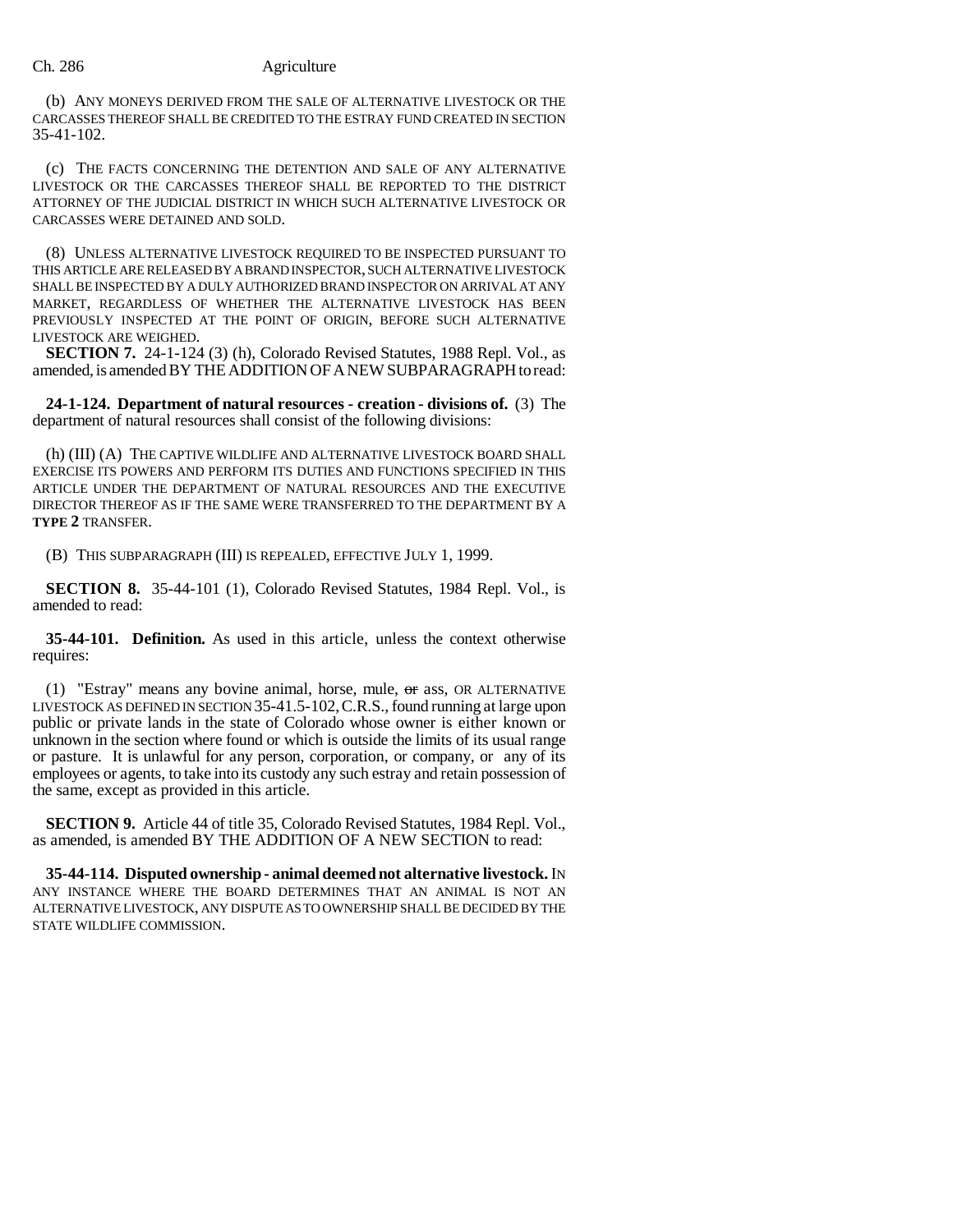**SECTION 10.** 35-46-101 (2), Colorado Revised Statutes, 1984 Repl. Vol., is amended to read:

**35-46-101 Definitions.** As used in this article, unless the context otherwise requires:

(2) "Livestock" includes horses, cattle, mules, asses, goats, sheep, swine, buffalo, and cattalo, BUT DOES NOT INCLUDE "ALTERNATIVE LIVESTOCK" AS DEFINED IN SECTION 35-41.5-102 (1).

**SECTION 11.** 35-50-110, Colorado Revised Statutes, 1984 Repl. Vol., is amended to read:

**35-50-110. Quarantine established - enforced - penalty.** (1) Whenever the state agricultural commission or its authorized representative deems it necessary to quarantine any premises, county, district, or section of the state for the purpose of preventing the spread of any infectious or contagious disease among the domestic animals LIVESTOCK within the state, the said commission has the authority, through its members, officers, or inspectors, to call on all sheriffs or other peace or police officers of any county within the state to assist in maintaining such quarantine and to arrest anyone who may violate such quarantine or any rules or regulations made by said commission for the purpose of maintaining such quarantine, and it is the duty of all sheriffs or other peace officers to act in such cases when so called upon, and they shall be allowed such recompense as is provided by statute for similar services.

(2) Any person who willfully violates any provision of subsection (1) of this section or who moves or causes to be moved any single head or any herd of cattle, horses, sheep, goats, swine, or poultry, OR OTHER LIVESTOCK from a quarantined area in violation of a quarantine order is guilty of a misdemeanor and, upon conviction thereof, shall be punished by a fine of not less than five hundred dollars nor more than two thousand dollars, or by imprisonment in the county jail for not less than ninety days nor more than one year, or by both such fine and imprisonment. In the case of a second or subsequent conviction under the provisions of this section, a sentence of imprisonment within the minimum and maximum terms shall be mandatory and shall not be subject to suspension. A plea of nolo contendere accepted by the court shall be considered a conviction for the purposes of this section.

**SECTION 12.** Article 50 of title 35, Colorado Revised Statutes, 1984 Repl. Vol., as amended, is amended BY THE ADDITION OF A NEW SECTION to read:

**35-50-114.5. Cervidae disease revolving fund - creation.** (1) (a) THE COMMISSION MAY LEVY AN ASSESSMENT OF NO MORE THAN FIVE DOLLARS PER HEAD OF CERVIDAE PER YEAR FROM THE OWNERS OF ALTERNATIVE LIVESTOCK CERVIDAE OR CAPTIVE WILDLIFE CERVIDAE WHICH SHALL BE TRANSMITTED TO THE STATE TREASURER WHO SHALL CREDIT THE SAME TO THE CERVIDAE DISEASE FUND, WHICH FUND IS HEREBY CREATED. THE FUND SHALL BE MAINTAINED AT A LEVEL OF NO MORE THAN TWO HUNDRED THOUSAND DOLLARS AND SHALL BE ADMINISTERED BY THE COMMISSION PURSUANT TO THE RECOMMENDATIONS OF THE CAPTIVE WILDLIFE AND ALTERNATIVE LIVESTOCK BOARD CREATED IN SECTION 33-1-121, C.R.S.

(b) IF THE FUND REACHES A LEVEL OF TWO HUNDRED THOUSAND DOLLARS OR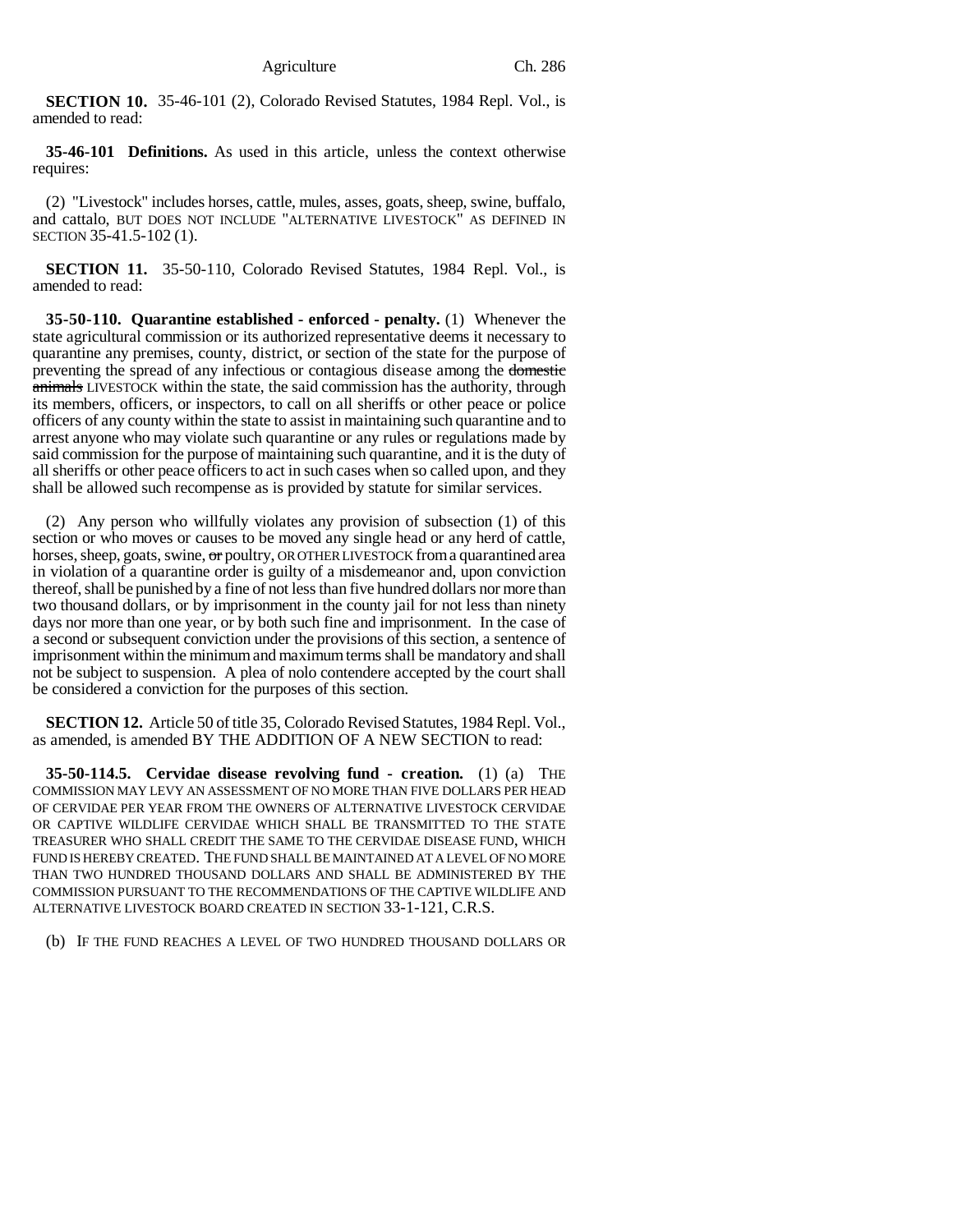MORE THE COMMISSION SHALL CEASE MAKING ANY ASSESSMENTS UNTIL SUCH TIME AS THE LEVEL OF THE FUND FALLS BELOW TWO HUNDRED THOUSAND DOLLARS AND THE COMMISSION DETERMINES THAT A LEVY IS NECESSARY.

(2) THE DIVISION OF WILDLIFE MAY CONTRIBUTE AN AMOUNT TO THIS FUND SUBJECT TO APPROVAL BY THE WILDLIFE COMMISSION.

(3) (a) THE MONEYS IN THE FUND MAY BE USED TO INDEMNIFY OWNERS OF CERVIDAE DESTROYED FOR THE CONTROL OF CONTAGIOUS AND INFECTIOUS DISEASES.

(b) COMBINED STATE AND FEDERAL INDEMNITY SHALL NOT EXCEED EIGHTY PERCENT OF ACTUAL APPRAISED VALUE.

(4) ALL MONEYS CREDITED TO THE FUND SHALL BE A PART OF THE FUND AND SHALL NOT BE TRANSFERRED OR CREDITED TO THE GENERAL FUND OR TO ANY OTHER FUND EXCEPT AS DIRECTED BY THE GENERAL ASSEMBLY ACTING BY BILL. ALL INTEREST DERIVED FROM THE DEPOSIT AND INVESTMENT OF THIS FUND SHALL BE CREDITED TO THE GENERAL FUND, IN ACCORDANCE WITH SECTION 24-36-114,C.R.S. THE GENERAL ASSEMBLY SHALL MAKE ANNUAL APPROPRIATIONS FROM THE FUND TO THE COMMISSION FOR DIRECT AND INDIRECT EXPENSES INCURRED IN CARRYING OUT THE PURPOSES OF THIS SECTION.

**SECTION 13.** 35-55-101 (1), Colorado Revised Statutes, 1984 Repl. Vol., is amended to read:

**35-55-101. Definitions.** As used in this article, unless the context otherwise requires:

(1) "Livestock" means horses, mules, cattle, burros, swine, sheep, goats, and poultry, AND ALTERNATIVE LIVESTOCK AS DEFINED IN SECTION 35-41.5-102.

**SECTION 14. Appropriation.** (1) In addition to any other appropriation, there is hereby appropriated, out of any moneys in the alternative livestock farm cash fund, created in section 35-41.5-116, Colorado Revised Statutes, not otherwise appropriated, to the department of agriculture, for allocation to the agricultural services division, for the fiscal year beginning July 1, 1994, the sum of thirty thousand four hundred three dollars (\$30,403), or so much thereof as may be necessary, for the implementation of this act.

(2) In addition to any other appropriation, there is hereby appropriated, to the department of law, for the fiscal year beginning July 1, 1994, the sum of two thousand three hundred twenty three dollars  $(\$2,323)$ , or so much thereof as may be necessary, for the provision of legal services to the department of agriculture for the purposes of this act. Such appropriation shall be from cash funds received by the department of agriculture, alternative livestock farm cash fund.

(3) For the implementation of this act, the total appropriation made in the annual general appropriation act for the fiscal year beginning July 1, 1994, to the department of natural resources, division of wildlife, shall be reduced by twenty-eight thousand nine hundred two dollars (\$28,902) and 0.5 FTE, which amount shall be from the wildlife cash fund.